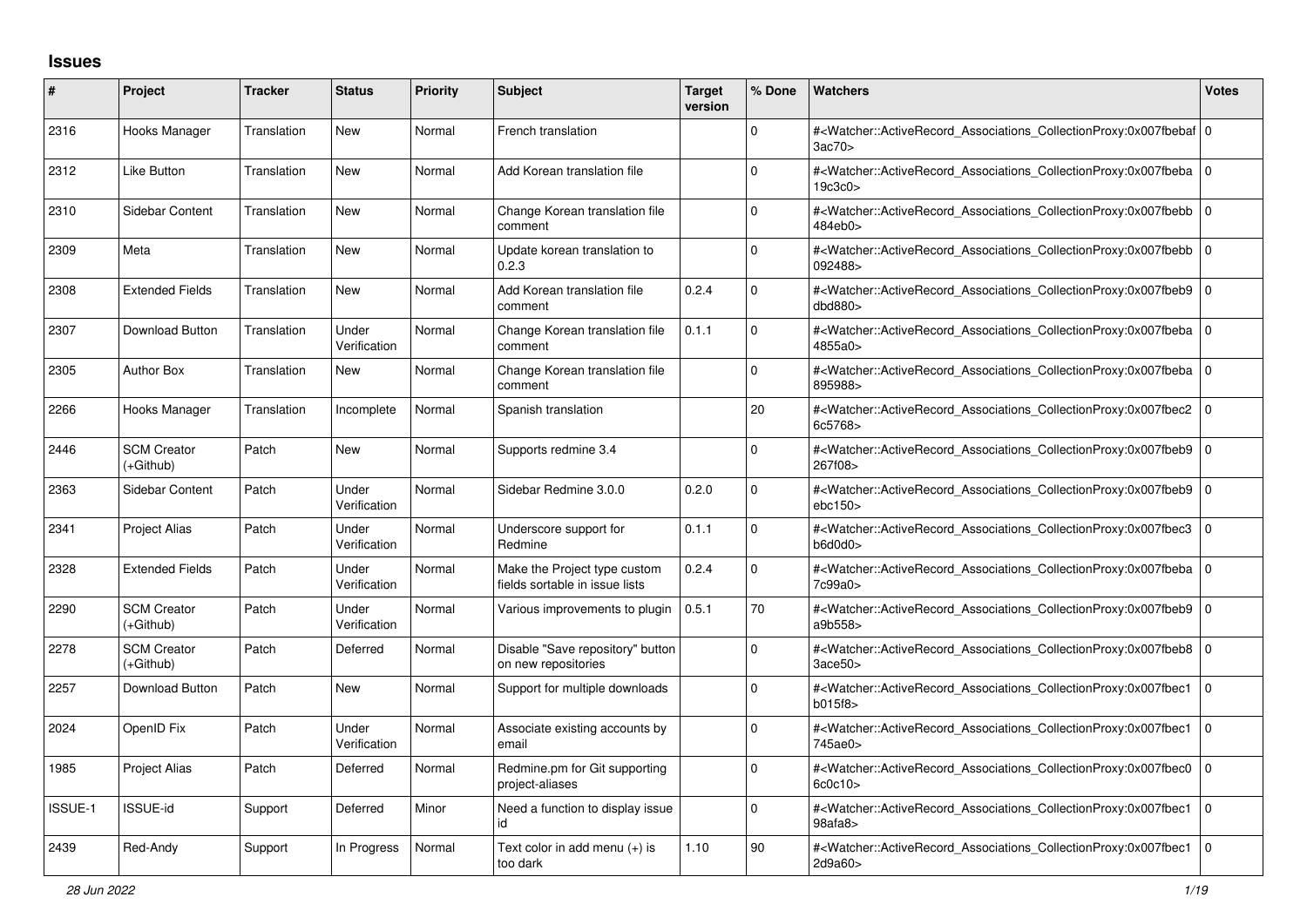| #    | Project                         | <b>Tracker</b> | <b>Status</b> | <b>Priority</b> | Subject                                                                                                                  | <b>Target</b><br>version | % Done      | <b>Watchers</b>                                                                                                                                           | <b>Votes</b>   |
|------|---------------------------------|----------------|---------------|-----------------|--------------------------------------------------------------------------------------------------------------------------|--------------------------|-------------|-----------------------------------------------------------------------------------------------------------------------------------------------------------|----------------|
| 2435 | WikiNG                          | Support        | Open          | Normal          | Update Red-Andy styles                                                                                                   |                          | $\mathbf 0$ | # <watcher::activerecord_associations_collectionproxy:0x007fbec0<br>c56788&gt;</watcher::activerecord_associations_collectionproxy:0x007fbec0<br>         | 0              |
| 2400 | Projects                        | Support        | New           | Normal          | Redmine $<$ 3.x clean up                                                                                                 |                          | 0           | # <watcher::activerecord_associations_collectionproxy:0x007fbec0<br>4ce0b0&gt;</watcher::activerecord_associations_collectionproxy:0x007fbec0<br>         | 0              |
| 2399 | Projects                        | Support        | New           | Normal          | ChiliProject cleanup                                                                                                     |                          | $\Omega$    | # <watcher::activerecord_associations_collectionproxy:0x007fbec1<br>046258&gt;</watcher::activerecord_associations_collectionproxy:0x007fbec1<br>         | l O            |
| 2391 | <b>Contact Form</b>             | Support        | In Progress   | Normal          | Redmine 3.1 support?                                                                                                     | 0.1.2                    | 50          | # <watcher::activerecord_associations_collectionproxy:0x007fbec1<br>3820c0&gt;</watcher::activerecord_associations_collectionproxy:0x007fbec1<br>         | l 0            |
| 2377 | WikiNG                          | Support        | New           | Normal          | Custom macros work, but icon<br>macros do not                                                                            |                          | $\Omega$    | # <watcher::activerecord_associations_collectionproxy:0x007fbec7<br>887100&gt;</watcher::activerecord_associations_collectionproxy:0x007fbec7<br>         | 0              |
| 2344 | <b>Extended Fields</b>          | Support        | Open          | Normal          | Installation failure: uninitialized<br>constant ExtendedFieldsHelper                                                     |                          | 10          | # <watcher::activerecord_associations_collectionproxy:0x007fbec7<br>b50530&gt;</watcher::activerecord_associations_collectionproxy:0x007fbec7<br>         | 0              |
| 2317 | Hooks Manager                   | Support        | New           | Normal          | Change Assignee on custom<br>field selection                                                                             |                          | $\Omega$    | # <watcher::activerecord_associations_collectionproxy:0x007fbec0<br>a3a080&gt;</watcher::activerecord_associations_collectionproxy:0x007fbec0<br>         | l 0            |
| 2304 | Meta                            | Support        | Open          | Normal          | Ask Redmine guys to add hooks<br>to the core                                                                             |                          | $\mathbf 0$ | # <watcher::activerecord_associations_collectionproxy:0x007fbec0<br>96dad0&gt;</watcher::activerecord_associations_collectionproxy:0x007fbec0<br>         | l 0            |
| 2298 | RedWord                         | Support        | In Progress   | Normal          | Theme review by WordPress<br>reviewers                                                                                   |                          | 10          | # <watcher::activerecord_associations_collectionproxy:0x007fbec0<br>39de98&gt;</watcher::activerecord_associations_collectionproxy:0x007fbec0<br>         | 0              |
| 2285 | WordMine                        | Support        | In Progress   | Normal          | Can't get this to work                                                                                                   |                          | 0           | # <watcher::activerecord_associations_collectionproxy:0x007fbec7f 0<br=""  ="">551a8&gt;</watcher::activerecord_associations_collectionproxy:0x007fbec7f> |                |
| 2273 | Hooks Manager                   | Support        | In Progress   | Normal          | Hook is invalid                                                                                                          |                          | $\Omega$    | # <watcher::activerecord_associations_collectionproxy:0x007fbec0<br>1ef6c8</watcher::activerecord_associations_collectionproxy:0x007fbec0<br>             | 0              |
| 2250 | <b>WikiNG</b>                   | Support        | Open          | Normal          | Textilizable fix in Redmine                                                                                              |                          | $\Omega$    | # <watcher::activerecord_associations_collectionproxy:0x007fbec0<br>917630&gt;</watcher::activerecord_associations_collectionproxy:0x007fbec0<br>         | 0              |
| 2221 | <b>Extended Fields</b>          | Support        | Deferred      | Minor           | Need a fix for _list.html.erb                                                                                            |                          | 0           | # <watcher::activerecord_associations_collectionproxy:0x007fbec0<br>19a628&gt;</watcher::activerecord_associations_collectionproxy:0x007fbec0<br>         | $\overline{0}$ |
| 2196 | <b>Extended Fields</b>          | Support        | Open          | Normal          | Default values for "Wiki text"<br>custom fields not being applied                                                        |                          | $\Omega$    | # <watcher::activerecord_associations_collectionproxy:0x007fbec6f 0<br=""  ="">64550&gt;</watcher::activerecord_associations_collectionproxy:0x007fbec6f> |                |
| 2184 | <b>Role Shift</b>               | Support        | Incomplete    | Normal          | Issue visibility                                                                                                         |                          | $\Omega$    | # <watcher::activerecord_associations_collectionproxy:0x007fbec6<br>b6b228&gt;</watcher::activerecord_associations_collectionproxy:0x007fbec6<br>         | l 0            |
| 2161 | <b>Extended Fields</b>          | Support        | In Progress   | Critical        | Internal error On New Issues<br>tab                                                                                      |                          | $\Omega$    | # <watcher::activerecord_associations_collectionproxy:0x007fbec7<br>1e8830&gt;</watcher::activerecord_associations_collectionproxy:0x007fbec7<br>         | 0              |
| 2111 | <b>SCM Creator</b><br>(+Github) | Support        | Open          | Normal          | "Adding local repositories was<br>denied by the administrator"<br>message given when creating<br>SVN or Git repositories |                          | 0           | # <watcher::activerecord_associations_collectionproxy:0x007fbec6<br>a4c388&gt;</watcher::activerecord_associations_collectionproxy:0x007fbec6<br>         | l O            |
| 2107 | <b>Extended Fields</b>          | Support        | Open          | Normal          | WiKi formatting support to<br>custom field                                                                               |                          | $\mathbf 0$ | # <watcher::activerecord_associations_collectionproxy:0x007fbec6 0<br="">2eebb8&gt;</watcher::activerecord_associations_collectionproxy:0x007fbec6>       |                |
| 1910 | Projects                        | Support        | Open          | Major           | Users verification                                                                                                       |                          | $\Omega$    | # <watcher::activerecord_associations_collectionproxy:0x007fbec5 0<br=""  ="">9dc250&gt;</watcher::activerecord_associations_collectionproxy:0x007fbec5>  |                |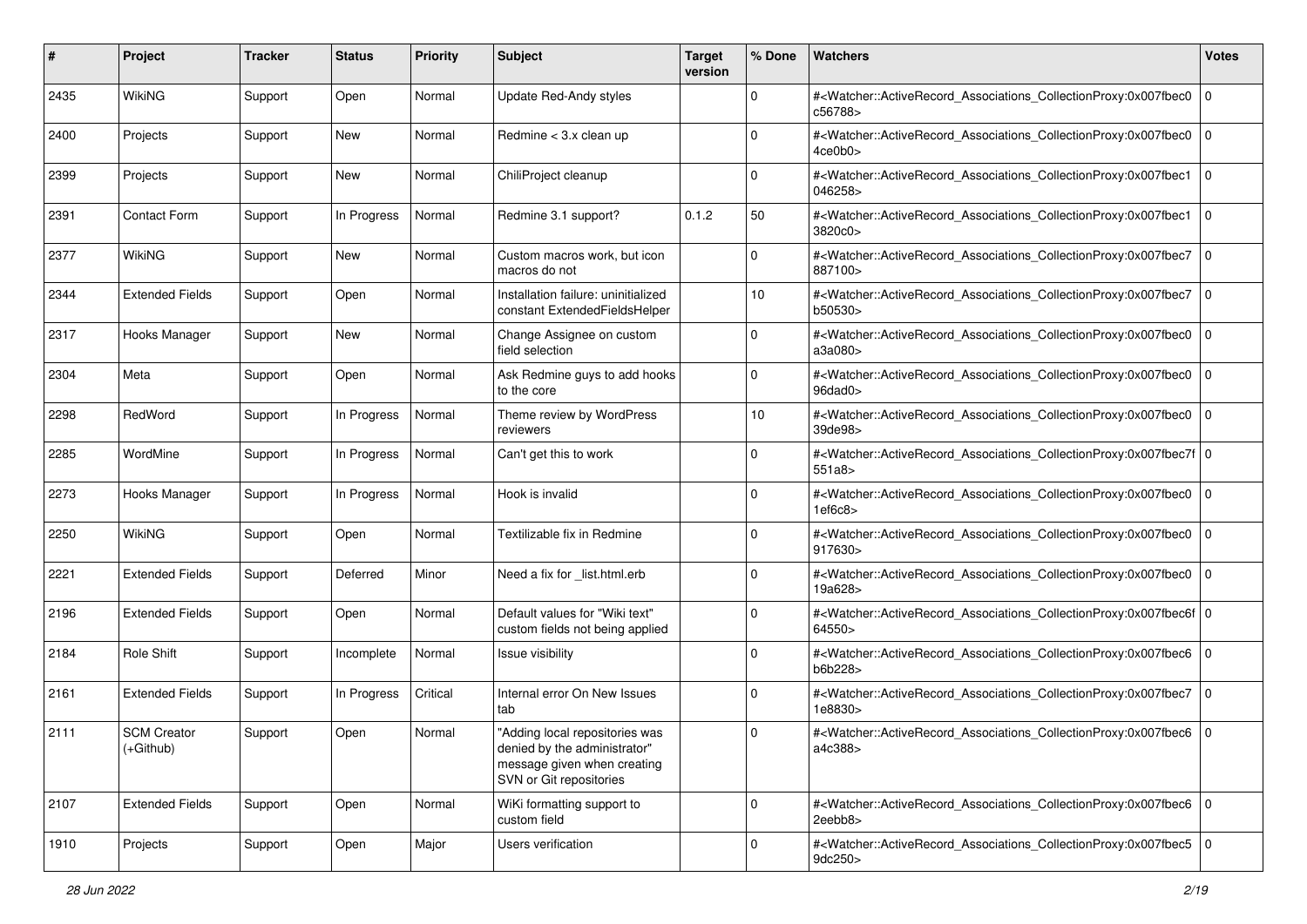| #    | <b>Project</b>                    | Tracker     | <b>Status</b> | <b>Priority</b> | <b>Subject</b>                                             | <b>Target</b><br>version | % Done      | <b>Watchers</b>                                                                                                                                           | <b>Votes</b>   |
|------|-----------------------------------|-------------|---------------|-----------------|------------------------------------------------------------|--------------------------|-------------|-----------------------------------------------------------------------------------------------------------------------------------------------------------|----------------|
| 1878 | <b>SCM Creator</b><br>$(+Github)$ | Support     | Deferred      | Normal          | Don't create bare GIt repository                           |                          | $\Omega$    | # <watcher::activerecord_associations_collectionproxy:0x007fbec5<br>36de00&gt;</watcher::activerecord_associations_collectionproxy:0x007fbec5<br>         | $\Omega$       |
| 1853 | Projects                          | Support     | Open          | Normal          | Customizer                                                 |                          | $\Omega$    | # <watcher::activerecord_associations_collectionproxy:0x00557da8 0<br="">e7d170&gt;</watcher::activerecord_associations_collectionproxy:0x00557da8>       |                |
| 1828 | <b>Contact Form</b>               | Support     | Deferred      | Normal          | Incorrect from/reply to address<br>used in sent email      |                          | 40          | # <watcher::activerecord_associations_collectionproxy:0x00557da5 0<br=""  ="">cbcff0</watcher::activerecord_associations_collectionproxy:0x00557da5>      |                |
| 2293 | WikiNG                            | Enhancement | Open          | Minor           | Extended user column                                       |                          | $\Omega$    | # <watcher::activerecord_associations_collectionproxy:0x00557da5 0<br=""  ="">968c00&gt;</watcher::activerecord_associations_collectionproxy:0x00557da5>  |                |
| 2234 | WikiNG                            | Enhancement | Incomplete    | Minor           | Avatars in user links?                                     |                          | $\mathbf 0$ | # <watcher::activerecord_associations_collectionproxy:0x00557da5 0<br=""  ="">04b820&gt;</watcher::activerecord_associations_collectionproxy:0x00557da5>  |                |
| 2088 | WikiNG                            | Enhancement | Open          | Normal          | Add WikiNG buttons<br>everywhere to the editing<br>toolbar |                          | $\Omega$    | # <watcher::activerecord_associations_collectionproxy:0x007fbebaf 1<br=""  ="">58130&gt;</watcher::activerecord_associations_collectionproxy:0x007fbebaf> |                |
| 2080 | Projects                          | Enhancement | <b>New</b>    | Normal          | Turkish translation                                        |                          | $\Omega$    | # <watcher::activerecord associations="" collectionproxy:0x007fbeba<br="">7df7c8&gt;</watcher::activerecord>                                              | $\Omega$       |
| 2036 | Projects                          | Enhancement | Open          | Minor           | Global news                                                |                          | $\Omega$    | # <watcher::activerecord associations="" collectionproxy:0x007fbebb<br="">0c2d68&gt;</watcher::activerecord>                                              | l 0            |
| 1994 | <b>WikiNG</b>                     | Enhancement | Incomplete    | Normal          | Inline warnings, tips etc                                  |                          | $\Omega$    | # <watcher::activerecord associations="" collectionproxy:0x007fbeba<br="">3d6dc0&gt;</watcher::activerecord>                                              | $\overline{0}$ |
| 1921 | Orangutan                         | Enhancement | Open          | Minor           | <b>RSS monkey</b>                                          |                          | $\mathbf 0$ | # <watcher::activerecord associations="" collectionproxy:0x007fbebb<br="">1794c8&gt;</watcher::activerecord>                                              | $\Omega$       |
| 1913 | WikiNG                            | Enhancement | Incomplete    | Minor           | External Debian/Ubuntu bugs                                |                          | $\Omega$    | # <watcher::activerecord_associations_collectionproxy:0x007fbeb8 0<br="">c9c858&gt;</watcher::activerecord_associations_collectionproxy:0x007fbeb8>       |                |
| 1909 | Orangutan                         | Enhancement | Incomplete    | Minor           | Orangutan::Kayako                                          |                          | $\Omega$    | # <watcher::activerecord associations="" collectionproxy:0x007fbec3<br="">7b7620&gt;</watcher::activerecord>                                              | l 0            |
| 1906 | <b>WikiNG</b>                     | Enhancement | Incomplete    | Minor           | <b>External Redmine links</b>                              |                          | $\mathbf 0$ | # <watcher::activerecord associations="" collectionproxy:0x007fbeba<br="">541a70&gt;</watcher::activerecord>                                              |                |
| 1893 | Orangutan                         | Enhancement | Open          | Minor           | Twitter monkey                                             |                          | $\Omega$    | # <watcher::activerecord associations="" collectionproxy:0x007fbec3<br="">acb460&gt;</watcher::activerecord>                                              | l 0            |
| 1704 | Orangutan::Redmin<br>e            | Enhancement | Open          | Minor           | Notify about votes                                         | 1.06                     | $\Omega$    | # <watcher::activerecord_associations_collectionproxy:0x007fbeb8<br>785d38&gt;</watcher::activerecord_associations_collectionproxy:0x007fbeb8<br>         | $\mathbf 0$    |
| 1624 | Orangutan                         | Enhancement | Open          | Normal          | ChiliProject support                                       |                          | $\Omega$    | # <watcher::activerecord_associations_collectionproxy:0x007fbeb8<br>7dfa90</watcher::activerecord_associations_collectionproxy:0x007fbeb8<br>             | $\overline{0}$ |
| 1618 | Orangutan                         | Enhancement | Open          | Minor           | Support subrequests in single<br>request message           | 2.00                     | $\mathbf 0$ | # <watcher::activerecord_associations_collectionproxy:0x007fbec3<br>8e4840&gt;</watcher::activerecord_associations_collectionproxy:0x007fbec3<br>         | $\mathbf 1$    |
| 1616 | Orangutan::Redmin<br>e            | Enhancement | Open          | Normal          | Redmine notification for<br>changes made in Orangutan      | 1.08                     | $\Omega$    | # <watcher::activerecord_associations_collectionproxy:0x007fbec3<br>900f90&gt;</watcher::activerecord_associations_collectionproxy:0x007fbec3<br>         |                |
| 1601 | Orangutan                         | Enhancement | Incomplete    | Normal          | Configuring contexts weights                               | 2.00                     | $\Omega$    | # <watcher::activerecord_associations_collectionproxy:0x007fbeb9<br>1e2538&gt;</watcher::activerecord_associations_collectionproxy:0x007fbeb9<br>         | $\overline{0}$ |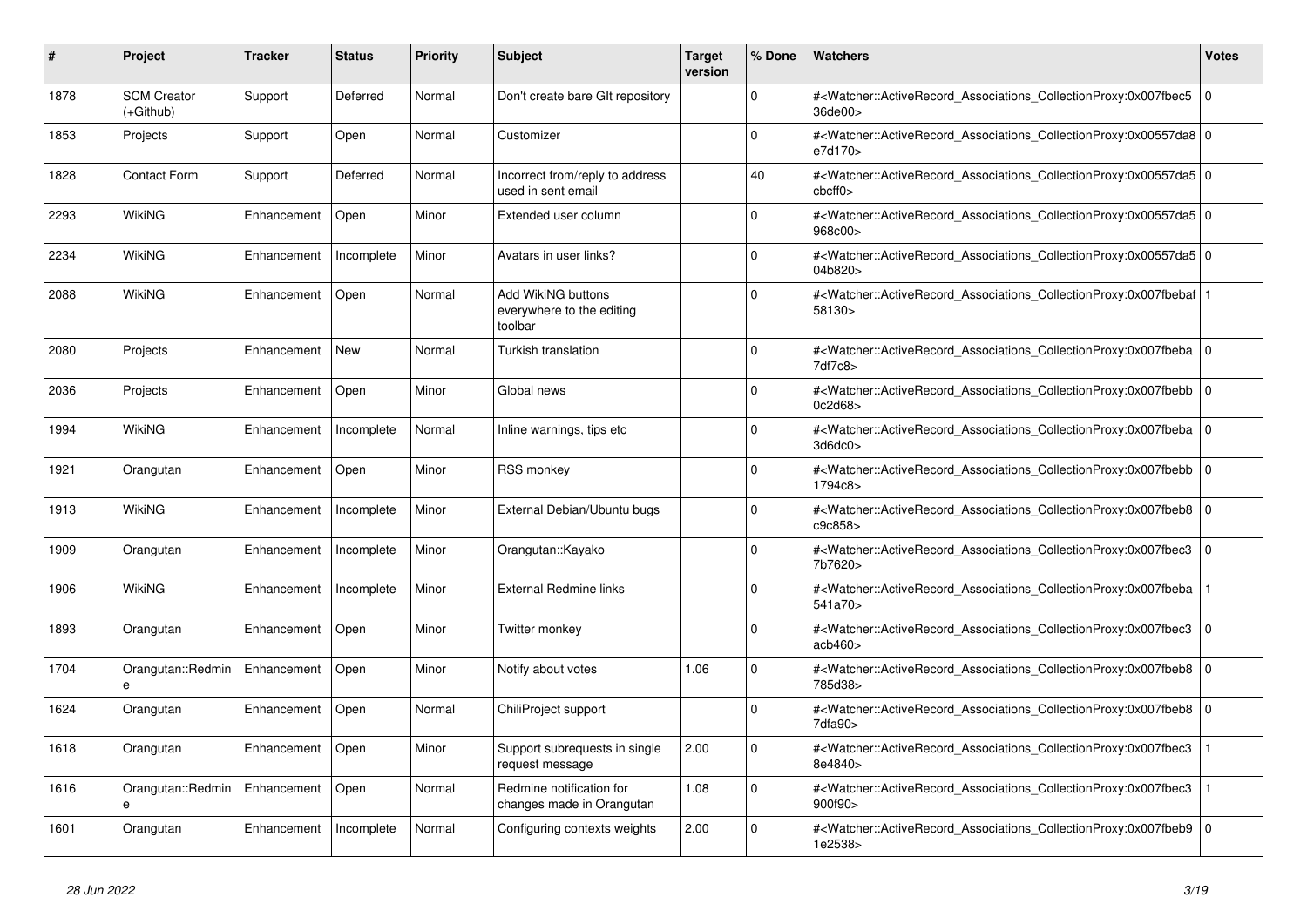| #    | <b>Project</b>          | Tracker     | <b>Status</b> | <b>Priority</b> | <b>Subject</b>                                                      | <b>Target</b><br>version | % Done   | <b>Watchers</b>                                                                                                                                          | <b>Votes</b> |
|------|-------------------------|-------------|---------------|-----------------|---------------------------------------------------------------------|--------------------------|----------|----------------------------------------------------------------------------------------------------------------------------------------------------------|--------------|
| 1600 | Orangutan               | Enhancement | Open          | Minor           | Change configuration file format                                    | 2.00                     | $\Omega$ | # <watcher::activerecord_associations_collectionproxy:0x007fbeba<br>5c7df0</watcher::activerecord_associations_collectionproxy:0x007fbeba<br>            | $\Omega$     |
| 1596 | Orangutan::Redmin<br>e  | Enhancement | Open          | Minor           | PostgreSQL                                                          | 1.08                     | $\Omega$ | # <watcher::activerecord associations="" collectionproxy:0x007fbebb<br="">071288&gt;</watcher::activerecord>                                             | $\Omega$     |
| 1562 | Orangutan               | Enhancement | Open          | Normal          | Localisation                                                        | 2.00                     | $\Omega$ | # <watcher::activerecord_associations_collectionproxy:0x007fbeba 0<br=""  ="">3d1618&gt;</watcher::activerecord_associations_collectionproxy:0x007fbeba> |              |
| 1465 | Orangutan               | Enhancement | Open          | Minor           | Pagination                                                          |                          | $\Omega$ | # <watcher::activerecord_associations_collectionproxy:0x007fbeb9<br>497170&gt;</watcher::activerecord_associations_collectionproxy:0x007fbeb9<br>        | $\Omega$     |
| 1075 | Orangutan               | Enhancement | In Progress   | Minor           | Separate Orangutan core<br>(reusable bot code) from<br>Redmine code | 2.00                     | $\Omega$ | # <watcher::activerecord_associations_collectionproxy:0x007fbeba 0<br=""  ="">b72ac0</watcher::activerecord_associations_collectionproxy:0x007fbeba>     |              |
| 1040 | Orangutan::Redmin<br>e  | Enhancement | Open          | Normal          | Support all Redmine notification<br>types                           | 1.06                     | $\Omega$ | # <watcher::activerecord 0<br="" associations="" collectionproxy:0x007fbeba=""  ="">51b5a0&gt;</watcher::activerecord>                                   |              |
| 994  | Orangutan               | Enhancement | Open          | Minor           | Topics or response modes                                            | 2.00                     | $\Omega$ | # <watcher::activerecord_associations_collectionproxy:0x007fbebb<br>302128&gt;</watcher::activerecord_associations_collectionproxy:0x007fbebb<br>        | $\mathbf 0$  |
| 974  | Orangutan               | Enhancement | Open          | Minor           | Rich text/formatting support                                        | 2.00                     | $\Omega$ | # <watcher::activerecord associations="" collectionproxy:0x007fbeb9<br="">5b4ad0</watcher::activerecord>                                                 | 3            |
| 910  | Orangutan               | Enhancement | Open          | Minor           | Subjects or make Orangutan<br>remember issue id, project etc        | 2.00                     | $\Omega$ | # <watcher::activerecord_associations_collectionproxy:0x007fbeba 0<br=""  ="">3ad588&gt;</watcher::activerecord_associations_collectionproxy:0x007fbeba> |              |
| 864  | Orangutan::Redmin       | Enhancement | Open          | Normal          | Custom issues list format                                           | 1.07                     | $\Omega$ | # <watcher::activerecord_associations_collectionproxy:0x007fbeb8<br>b5dc80&gt;</watcher::activerecord_associations_collectionproxy:0x007fbeb8<br>        | $\Omega$     |
| 215  | Orangutan::Redmin       | Enhancement | Incomplete    | Minor           | Support issue subject as an<br>answer to the issue questions        |                          | $\Omega$ | # <watcher::activerecord associations="" collectionproxy:0x007fbeb9=""  <br="">7c2bd8&gt;</watcher::activerecord>                                        | $\Omega$     |
| 2441 | <b>Project Sections</b> | Improvement | Incomplete    | Minor           | Option to collapse section                                          |                          | $\Omega$ | # <watcher::activerecord associations="" collectionproxy:0x007fbeb9<br="">ca4de0</watcher::activerecord>                                                 | $\mathbf 0$  |
| 2431 | Projects                | Improvement | New           | Normal          | Fix location of known hosts for<br>www-data                         |                          | $\Omega$ | # <watcher::activerecord_associations_collectionproxy:0x007fbeb9<br>6a8798&gt;</watcher::activerecord_associations_collectionproxy:0x007fbeb9<br>        | $\Omega$     |
| 2401 | <b>Project Sections</b> | Improvement | Open          | Normal          | Section support for Extended<br>Fields                              |                          | $\Omega$ | # <watcher::activerecord_associations_collectionproxy:0x007fbeb8 0<br="">722710&gt;</watcher::activerecord_associations_collectionproxy:0x007fbeb8>      |              |
| 2247 | <b>RedPress</b>         | Improvement | Open          | Normal          | Redirect back after logout                                          |                          | $\Omega$ | # <watcher::activerecord 0<br="" associations="" collectionproxy:0x007fbeba=""  ="">5d51a8&gt;</watcher::activerecord>                                   |              |
| 2245 | RedWord                 | Improvement | Open          | Normal          | Hellip in project titles                                            |                          | $\Omega$ | # <watcher::activerecord_associations_collectionproxy:0x007fbeb9<br>9fefa0&gt;</watcher::activerecord_associations_collectionproxy:0x007fbeb9<br>        | $\mathbf 0$  |
| 2244 | WordMine                | Improvement | Incomplete    | Normal          | Import the project on blog index<br>open                            |                          | $\Omega$ | # <watcher::activerecord associations="" collectionproxy:0x007fbec3<br=""><math>e0</math>aea<math>0</math></watcher::activerecord>                       | $\Omega$     |
| 2243 | RedWord                 | Improvement | <b>New</b>    | Normal          | Show unapproved comments<br>for admins                              |                          | $\Omega$ | # <watcher::activerecord associations="" collectionproxy:0x007fbebb<br="">2f0608&gt;</watcher::activerecord>                                             | $\mathbf 0$  |
| 2160 | WikiNG                  | Improvement | Incomplete    | Normal          | Rename {{version}} to {{hidden}}                                    |                          | $\Omega$ | # <watcher::activerecord_associations_collectionproxy:0x007fbebb<br>172e98&gt;</watcher::activerecord_associations_collectionproxy:0x007fbebb<br>        | $\mathbf 0$  |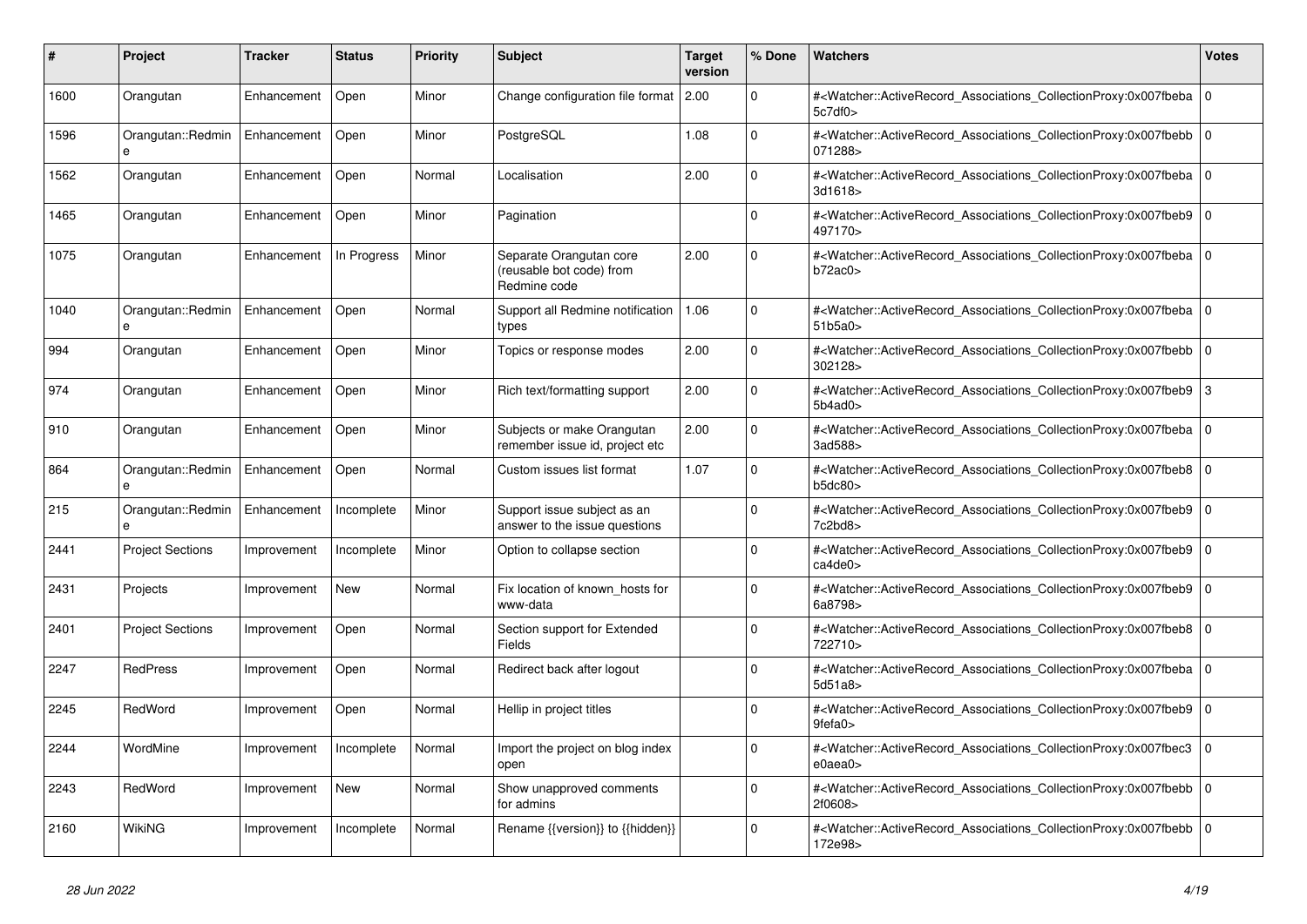| #    | Project                | Tracker     | <b>Status</b> | <b>Priority</b> | <b>Subject</b>                                                        | <b>Target</b><br>version | % Done      | Watchers                                                                                                                                                 | <b>Votes</b> |
|------|------------------------|-------------|---------------|-----------------|-----------------------------------------------------------------------|--------------------------|-------------|----------------------------------------------------------------------------------------------------------------------------------------------------------|--------------|
| 2106 | Projects               | Improvement | Incomplete    | Minor           | Gravatar upload                                                       |                          | $\mathbf 0$ | # <watcher::activerecord_associations_collectionproxy:0x007fbeb8f 0<br="">280e0&gt;</watcher::activerecord_associations_collectionproxy:0x007fbeb8f>     |              |
| 2086 | Projects               | Improvement | Incomplete    | Minor           | Latest stable version                                                 |                          | $\Omega$    | # <watcher::activerecord_associations_collectionproxy:0x007fbeba 0<br="">667170&gt;</watcher::activerecord_associations_collectionproxy:0x007fbeba>      |              |
| 2037 | Projects               | Improvement | Open          | Minor           | Completeness bars on start<br>page                                    |                          | $\Omega$    | # <watcher::activerecord_associations_collectionproxy:0x007fbec3<br>dc6570&gt;</watcher::activerecord_associations_collectionproxy:0x007fbec3<br>        | l 0          |
| 2035 | Orangutan              | Improvement | Open          | Minor           | Direct communication between<br>a monkey and Orangutan                | 1.06                     | $\mathbf 0$ | # <watcher::activerecord_associations_collectionproxy:0x007fbeba 0<br="">4e44b0&gt;</watcher::activerecord_associations_collectionproxy:0x007fbeba>      |              |
| 2032 | Projects               | Improvement | Open          | Minor           | Quick way to submit Orangutan<br>omission                             |                          | $\mathbf 0$ | # <watcher::activerecord_associations_collectionproxy:0x007fbeba 0<br="">ab45c0</watcher::activerecord_associations_collectionproxy:0x007fbeba>          |              |
| 2031 | Projects               | Improvement | Open          | Minor           | News sidebar                                                          |                          | $\Omega$    | # <watcher::activerecord_associations_collectionproxy:0x007fbeba<br>0d9f78&gt;</watcher::activerecord_associations_collectionproxy:0x007fbeba<br>        | l 0          |
| 2021 | Projects               | Improvement | Incomplete    | Major           | Spam protect                                                          |                          | $\mathbf 0$ | # <watcher::activerecord_associations_collectionproxy:0x007fbeb9 0<br="">93dcd8&gt;</watcher::activerecord_associations_collectionproxy:0x007fbeb9>      |              |
| 1990 | Projects               | Improvement | Incomplete    | Minor           | anti notificatin spam - fine<br>grained mail distribution             |                          | $\mathbf 0$ | # <watcher::activerecord_associations_collectionproxy:0x007fbeb9<br>b455a8&gt;</watcher::activerecord_associations_collectionproxy:0x007fbeb9<br>        |              |
| 1988 | Orangutan              | Improvement | Incomplete    | Normal          | Multithreading                                                        |                          | $\mathbf 0$ | # <watcher::activerecord_associations_collectionproxy:0x007fbeb9f 0<br="">04c70&gt;</watcher::activerecord_associations_collectionproxy:0x007fbeb9f>     |              |
| 1969 | Projects               | Improvement | Open          | Normal          | Vote plugin                                                           |                          | $\Omega$    | # <watcher::activerecord_associations_collectionproxy:0x007fbec3<br>bdcc78&gt;</watcher::activerecord_associations_collectionproxy:0x007fbec3<br>        | l 0          |
| 1899 | <b>WikiNG</b>          | Improvement | Incomplete    | Minor           | Ignore conditions on preview                                          |                          | $\mathbf 0$ | # <watcher::activerecord_associations_collectionproxy:0x007fbebb 0<br=""  ="">11e078&gt;</watcher::activerecord_associations_collectionproxy:0x007fbebb> |              |
| 1891 | Projects               | Improvement | Open          | Normal          | Add BASH & Perl CodeRay<br>scanners                                   |                          | $\mathbf 0$ | # <watcher::activerecord_associations_collectionproxy:0x007fbeb9f 0<br="">99c30&gt;</watcher::activerecord_associations_collectionproxy:0x007fbeb9f>     |              |
| 1682 | Orangutan              | Improvement | Open          | Normal          | Take into account if time<br>tracking module is enabled               | 1.06                     | $\Omega$    | # <watcher::activerecord_associations_collectionproxy:0x007fbebb<br>20f248&gt;</watcher::activerecord_associations_collectionproxy:0x007fbebb<br>        | l 0          |
| 1678 | Orangutan::Redmin      | Improvement | Open          | Normal          | Suggest changing issue when<br>default issue is closed                | 1.07                     | $\mathbf 0$ | # <watcher::activerecord_associations_collectionproxy:0x007fbeb9 0<br=""  ="">076c80&gt;</watcher::activerecord_associations_collectionproxy:0x007fbeb9> |              |
| 1622 | Orangutan::Redmin<br>e | Improvement | Incomplete    | Normal          | Support rest_hours column                                             |                          | $\mathbf 0$ | # <watcher::activerecord_associations_collectionproxy:0x007fbeba 0<br="">182b28&gt;</watcher::activerecord_associations_collectionproxy:0x007fbeba>      |              |
| 1620 | Orangutan              | Improvement | Open          | Normal          | Fix foreign handlers API                                              | 2.00                     | $\mathbf 0$ | # <watcher::activerecord_associations_collectionproxy:0x007fbeb8 0<br="">3d1e58&gt;</watcher::activerecord_associations_collectionproxy:0x007fbeb8>      |              |
| 1615 | Orangutan::Redmin<br>e | Improvement | Open          | Minor           | Notify assignee when new<br>watcher is added                          | 1.06                     | $\mathbf 0$ | # <watcher::activerecord associations="" collectionproxy:0x007fbeba<br="">412640&gt;</watcher::activerecord>                                             |              |
| 1609 | Orangutan::Redmin<br>е | Improvement | Open          | Normal          | Use text similarity score when<br>suggesting renaming or<br>replacing | 1.07                     | $\mathbf 0$ | # <watcher::activerecord_associations_collectionproxy:0x007fbec3 0<br="">81c980&gt;</watcher::activerecord_associations_collectionproxy:0x007fbec3>      |              |
| 1604 | Orangutan::Redmin<br>e | Improvement | Open          | Normal          | Notify also about other<br>important events on subscribed<br>projects | 1.06                     | $\mathbf 0$ | # <watcher::activerecord_associations_collectionproxy:0x007fbeb9 0<br="">950608&gt;</watcher::activerecord_associations_collectionproxy:0x007fbeb9>      |              |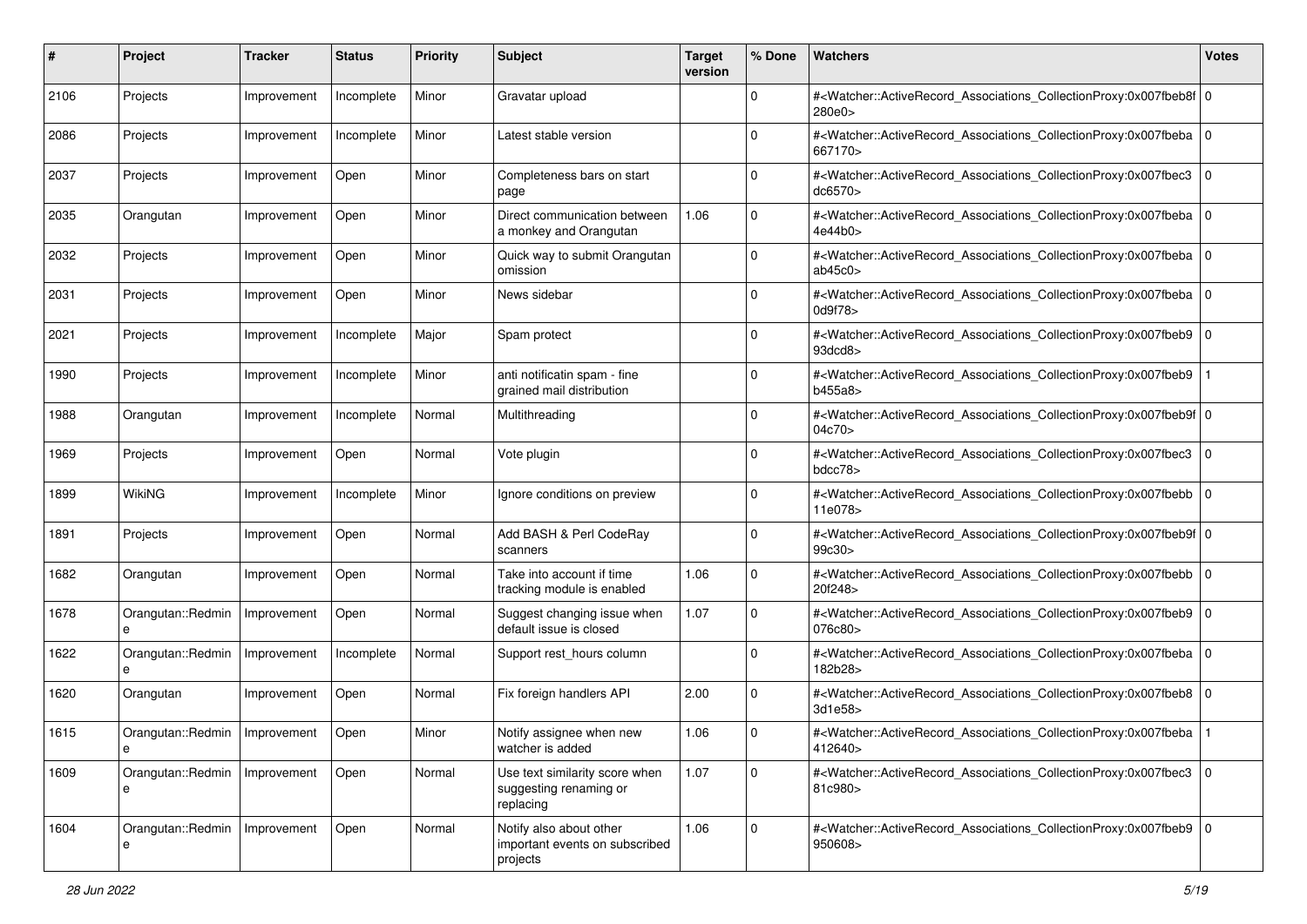| #    | Project                | <b>Tracker</b> | <b>Status</b> | <b>Priority</b> | <b>Subject</b>                                                      | <b>Target</b><br>version | % Done      | Watchers                                                                                                                                                 | <b>Votes</b> |
|------|------------------------|----------------|---------------|-----------------|---------------------------------------------------------------------|--------------------------|-------------|----------------------------------------------------------------------------------------------------------------------------------------------------------|--------------|
| 1602 | Orangutan::Redmin<br>e | Improvement    | Open          | Major           | Textile support                                                     | 1.07                     | 0           | # <watcher::activerecord_associations_collectionproxy:0x007fbeb8<br>57bc40&gt;</watcher::activerecord_associations_collectionproxy:0x007fbeb8<br>        | $\mathbf 0$  |
| 1597 | Orangutan::Redmin<br>e | Improvement    | Open          | Normal          | Support Redmine 1.1.0 "No<br>events"                                | 1.08                     | $\Omega$    | # <watcher::activerecord_associations_collectionproxy:0x007fbeb9 0<br="">8a44e8&gt;</watcher::activerecord_associations_collectionproxy:0x007fbeb9>      |              |
| 1586 | Orangutan              | Improvement    | Open          | Normal          | Installation command line helper                                    | 1.08                     | $\Omega$    | # <watcher::activerecord_associations_collectionproxy:0x007fbeba 0<br=""  ="">6b93a8</watcher::activerecord_associations_collectionproxy:0x007fbeba>     |              |
| 1466 | Orangutan::Redmin<br>e | Improvement    | Open          | Normal          | Hyperlinks in notifications                                         |                          | $\Omega$    | # <watcher::activerecord_associations_collectionproxy:0x007fbeba<br>163318&gt;</watcher::activerecord_associations_collectionproxy:0x007fbeba<br>        | l O          |
| 1298 | Orangutan              | Improvement    | Open          | Normal          | Context help for some<br>Orangutan messages                         |                          | $\Omega$    | # <watcher::activerecord associations="" collectionproxy:0x007fbeb8<br="">9b91b8</watcher::activerecord>                                                 | l O          |
| 1159 | Orangutan::Redmin      | Improvement    | Open          | Minor           | Support using numbers for<br>project list                           |                          | $\Omega$    | # <watcher::activerecord_associations_collectionproxy:0x007fbeb8  <br="">edee68&gt;</watcher::activerecord_associations_collectionproxy:0x007fbeb8>      | l O          |
| 1107 | Orangutan::Redmin<br>e | Improvement    | Open          | Minor           | Change default<br>project/issue/activity if no task is<br>available |                          | $\Omega$    | # <watcher::activerecord_associations_collectionproxy:0x007fbeba<br>5d8d80&gt;</watcher::activerecord_associations_collectionproxy:0x007fbeba<br>        | $\Omega$     |
| 1089 | Orangutan              | Improvement    | Open          | Minor           | Migrate to contexts<br>dependencies/relations from<br>weights       | 2.00                     | $\Omega$    | # <watcher::activerecord_associations_collectionproxy:0x007fbeba<br>551538&gt;</watcher::activerecord_associations_collectionproxy:0x007fbeba<br>        | $\Omega$     |
| 1051 | Orangutan::Redmin<br>e | Improvement    | Open          | Minor           | Allow applying only some tasks<br>by number from suggested list     | 1.08                     | $\Omega$    | # <watcher::activerecord_associations_collectionproxy:0x007fbeba<br>0b0100&gt;</watcher::activerecord_associations_collectionproxy:0x007fbeba<br>        | $\Omega$     |
| 1038 | Orangutan::Redmin<br>e | Improvement    | Open          | Minor           | More flexible syntax for adding<br>past tasks/entries               |                          | $\mathbf 0$ | # <watcher::activerecord_associations_collectionproxy:0x007fbeba<br>d07980&gt;</watcher::activerecord_associations_collectionproxy:0x007fbeba<br>        | $\Omega$     |
| 1029 | Orangutan::Redmin<br>e | Improvement    | Open          | Minor           | Respect user's Redmine<br>notifications settings                    | 1.06                     | $\mathbf 0$ | # <watcher::activerecord_associations_collectionproxy:0x007fbeb9 0<br=""  ="">847a18&gt;</watcher::activerecord_associations_collectionproxy:0x007fbeb9> |              |
| 973  | Orangutan::Redmin<br>e | Improvement    | Open          | Minor           | Issue description change<br>notification                            | 1.08                     | $\Omega$    | # <watcher::activerecord_associations_collectionproxy:0x007fbec3<br>9d4f70&gt;</watcher::activerecord_associations_collectionproxy:0x007fbec3<br>        | $\mathbf 0$  |
| 971  | Orangutan::Redmin<br>e | Improvement    | Incomplete    | Minor           | Confirm before taking text as a<br>task/entry description           |                          | $\Omega$    | # <watcher::activerecord_associations_collectionproxy:0x007fbeba<br>6297d0&gt;</watcher::activerecord_associations_collectionproxy:0x007fbeba<br>        |              |
| 936  | Orangutan              | Improvement    | In Progress   | Normal          | Documentation                                                       |                          | 30          | # <watcher::activerecord_associations_collectionproxy:0x007fbeb9 0<br="">3a4448&gt;</watcher::activerecord_associations_collectionproxy:0x007fbeb9>      |              |
| 918  | Orangutan              | Improvement    | Open          | Normal          | Profiler/optimization                                               | 1.07                     | $\Omega$    | # <watcher::activerecord_associations_collectionproxy:0x007fbebb<br>271650&gt;</watcher::activerecord_associations_collectionproxy:0x007fbebb<br>        | $\mathbf 0$  |
| 862  | Orangutan              | Improvement    | Open          | Minor           | Support user first and last name 2.00<br>in requests                |                          | $\Omega$    | # <watcher::activerecord_associations_collectionproxy:0x007fbec3<br>bb3698&gt;</watcher::activerecord_associations_collectionproxy:0x007fbec3<br>        | $\mathbf 0$  |
| 512  | Orangutan::Redmin<br>e | Improvement    | In Progress   | Normal          | Detect lunch time when<br>suggesting tasks                          | 1.07                     | 50          | # <watcher::activerecord_associations_collectionproxy:0x007fbec3<br>72bd00&gt;</watcher::activerecord_associations_collectionproxy:0x007fbec3<br>        | 3            |
| 192  | Orangutan              | Improvement    | Open          | Major           | SQL optimization                                                    | 1.07                     | $\mathbf 0$ | # <watcher::activerecord_associations_collectionproxy:0x007fbeb9 0<br=""  ="">81a630&gt;</watcher::activerecord_associations_collectionproxy:0x007fbeb9> |              |
| 189  | Orangutan::Redmin      | Improvement    | Open          | Minor           | Avoid taking text as a comment<br>for the task                      |                          | $\mathbf 0$ | # <watcher::activerecord associations="" collectionproxy:0x007fbeba<br="">893430&gt;</watcher::activerecord>                                             |              |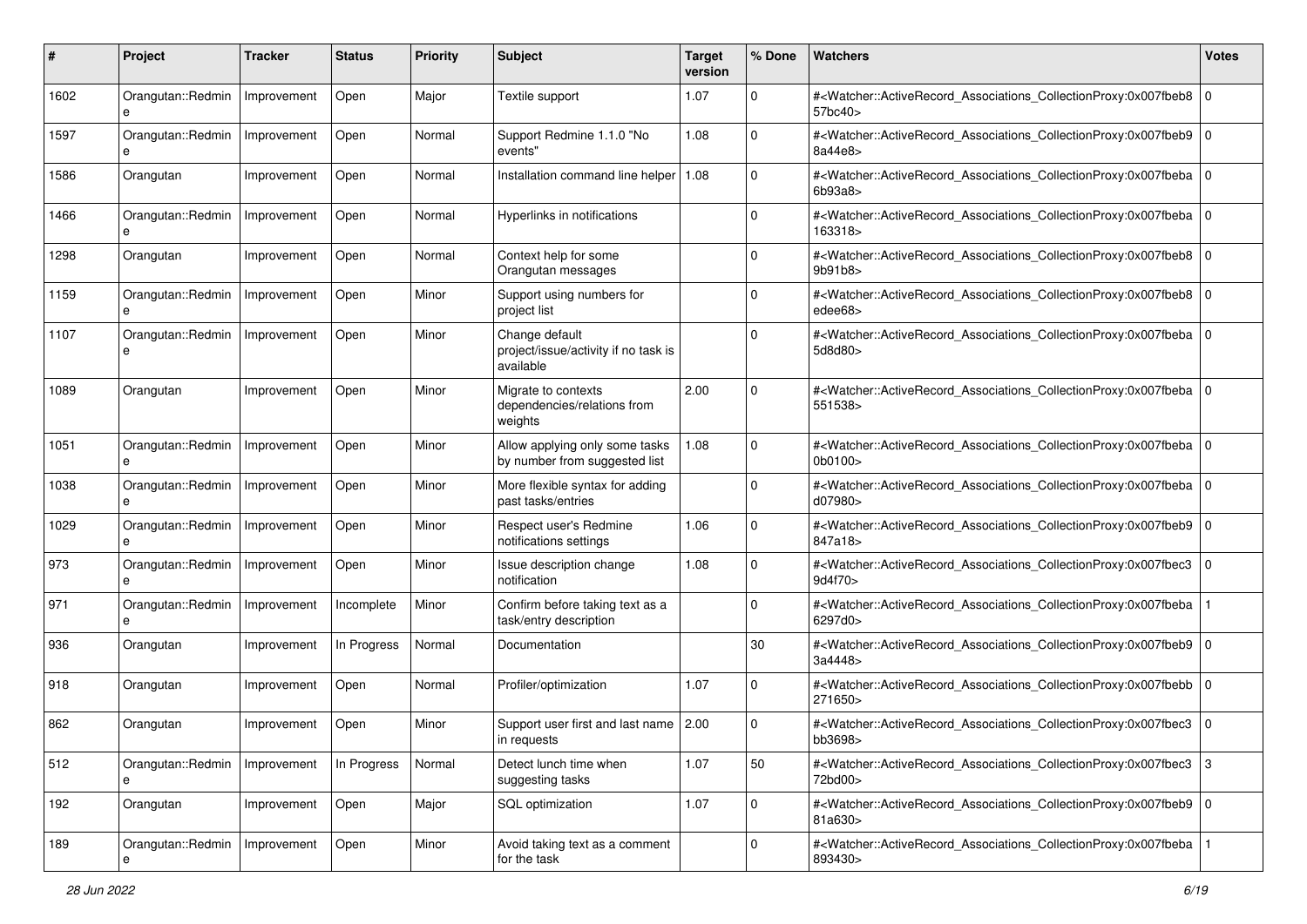| $\vert$ # | <b>Project</b>                    | <b>Tracker</b> | <b>Status</b> | <b>Priority</b> | <b>Subject</b>                                                            | <b>Target</b><br>version | % Done      | <b>Watchers</b>                                                                                                                                   | <b>Votes</b>   |
|-----------|-----------------------------------|----------------|---------------|-----------------|---------------------------------------------------------------------------|--------------------------|-------------|---------------------------------------------------------------------------------------------------------------------------------------------------|----------------|
| 2442      | <b>Contact Form</b>               | Feature        | New           | Minor           | Put sender's email into From                                              |                          | $\mathbf 0$ | # <watcher::activerecord associations="" collectionproxy:0x007fbeb8<br="">3ba5a0</watcher::activerecord>                                          | l O            |
| 2438      | WikiNG                            | Feature        | Open          | Normal          | Screen text                                                               | 1.1.1                    | $\Omega$    | # <watcher::activerecord associations="" collectionproxy:0x007fbeb9<br="">8ac7d8&gt;</watcher::activerecord>                                      | $\overline{0}$ |
| 2437      | WikiNG                            | Feature        | Open          | Normal          | Ultra-HD-ready graphics                                                   |                          | $\Omega$    | # <watcher::activerecord associations="" collectionproxy:0x007fbeba<br="">1a1640&gt;</watcher::activerecord>                                      | l O            |
| 2433      | WordMine                          | Feature        | Open          | Minor           | Link Redmine issue with<br><b>WordPress comment</b>                       |                          | $\Omega$    | # <watcher::activerecord_associations_collectionproxy:0x007fbeb9<br>04aa18&gt;</watcher::activerecord_associations_collectionproxy:0x007fbeb9<br> | l o            |
| 2430      | CD-Index                          | Feature        | Open          | Normal          | (Non-)interactive mode for<br>cdindex                                     |                          | $\Omega$    | # <watcher::activerecord associations="" collectionproxy:0x007fbeba<br="">9a2ee8&gt;</watcher::activerecord>                                      | $\overline{0}$ |
| 2429      | CD-Index                          | Feature        | Incomplete    | Normal          | Flag for broken media                                                     |                          | $\Omega$    | # <watcher::activerecord_associations_collectionproxy:0x007fbeba<br>440518&gt;</watcher::activerecord_associations_collectionproxy:0x007fbeba<br> | ۱o             |
| 2427      | CD-Index                          | Feature        | Incomplete    | Normal          | Tags                                                                      |                          | $\Omega$    | # <watcher::activerecord_associations_collectionproxy:0x007fbec3<br>7d5620&gt;</watcher::activerecord_associations_collectionproxy:0x007fbec3<br> | 0              |
| 2426      | CD-Index                          | Feature        | Incomplete    | Normal          | Tool to modify data (cdmodify?)                                           |                          | $\mathbf 0$ | # <watcher::activerecord_associations_collectionproxy:0x007fbec1<br>c9ect8</watcher::activerecord_associations_collectionproxy:0x007fbec1<br>     | 0              |
| 2425      | CD-Index                          | Feature        | <b>New</b>    | Normal          | Content rating data for images<br>and videos                              |                          | $\Omega$    | # <watcher::activerecord_associations_collectionproxy:0x007fbec7<br>6bb060&gt;</watcher::activerecord_associations_collectionproxy:0x007fbec7<br> | 0              |
| 2424      | CD-Index                          | Feature        | <b>New</b>    | Normal          | Option to skip thumbnail(s)                                               |                          | $\Omega$    | # <watcher::activerecord associations="" collectionproxy:0x007fbec1<br="">8a7078&gt;</watcher::activerecord>                                      | 0              |
| 2423      | WikiNG                            | Feature        | Incomplete    | Normal          | markdown support?                                                         |                          | $\mathbf 0$ | # <watcher::activerecord_associations_collectionproxy:0x007fbec0<br>320498&gt;</watcher::activerecord_associations_collectionproxy:0x007fbec0<br> | 0              |
| 2416      | Projects                          | Feature        | <b>New</b>    | Normal          | <b>Starred issues</b>                                                     |                          | $\Omega$    | # <watcher::activerecord associations="" collectionproxy:0x007fbec1<br="">989518&gt;</watcher::activerecord>                                      | $\overline{0}$ |
| 2414      | Red-Andy                          | Feature        | Incomplete    | Minor           | Break long application.css into<br>sections?                              |                          | $\Omega$    | # <watcher::activerecord associations="" collectionproxy:0x007fbec1<br="">2d9290&gt;</watcher::activerecord>                                      | $\overline{0}$ |
| 2413      | WikiNG                            | Feature        | Incomplete    | Minor           | Custom links syntax                                                       |                          | $\Omega$    | # <watcher::activerecord_associations_collectionproxy:0x007fbec0<br>c54fa0&gt;</watcher::activerecord_associations_collectionproxy:0x007fbec0<br> | $\overline{0}$ |
| 2407      | Sidebar Content                   | Feature        | Open          | Normal          | Improve support of Wiki page<br>on sidebar                                | 0.2.0                    | $\Omega$    | # <watcher::activerecord_associations_collectionproxy:0x007fbec0<br>285b50&gt;</watcher::activerecord_associations_collectionproxy:0x007fbec0<br> | $\overline{0}$ |
| 2406      | Projects                          | Feature        | Open          | Minor           | List of forks for projects                                                |                          | $\Omega$    | # <watcher::activerecord_associations_collectionproxy:0x007fbec1<br>1c15b0</watcher::activerecord_associations_collectionproxy:0x007fbec1<br>     | $\overline{0}$ |
| 2405      | <b>Sidebar Content</b>            | Feature        | Open          | Minor           | Edit link for Wiki pages                                                  | 0.2.0                    | $\Omega$    | # <watcher::activerecord_associations_collectionproxy:0x007fbec0<br>08f558&gt;</watcher::activerecord_associations_collectionproxy:0x007fbec0<br> | $\Omega$       |
| 2392      | WikiNG                            | Feature        | Incomplete    | Normal          | <b>Hierarcial Numbered headers</b>                                        |                          | $\mathbf 0$ | # <watcher::activerecord_associations_collectionproxy:0x007fbec1<br>432cb8&gt;</watcher::activerecord_associations_collectionproxy:0x007fbec1<br> | 0              |
| 2389      | <b>SCM Creator</b><br>$(+Github)$ | Feature        | <b>New</b>    | Normal          | Reporter, non members and<br>anonymous have too much<br>access by default |                          | $\Omega$    | # <watcher::activerecord_associations_collectionproxy:0x007fbec0<br>31a700&gt;</watcher::activerecord_associations_collectionproxy:0x007fbec0<br> | $\Omega$       |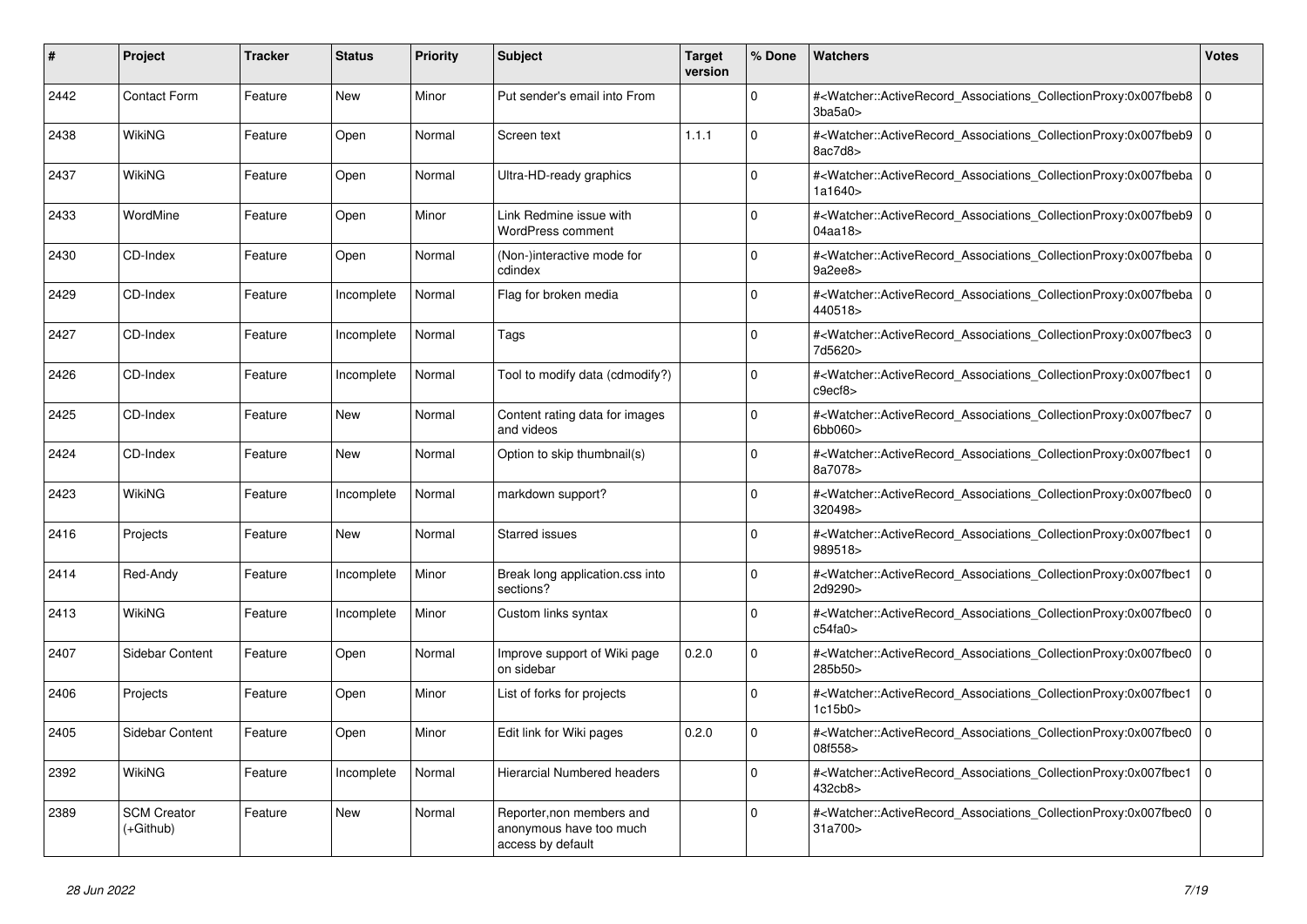| #    | Project                         | Tracker | <b>Status</b> | <b>Priority</b> | <b>Subject</b>                                                  | <b>Target</b><br>version | % Done   | <b>Watchers</b>                                                                                                                                          | <b>Votes</b> |
|------|---------------------------------|---------|---------------|-----------------|-----------------------------------------------------------------|--------------------------|----------|----------------------------------------------------------------------------------------------------------------------------------------------------------|--------------|
| 2383 | <b>Extended Fields</b>          | Feature | Open          | Normal          | Multiselect for Project fields                                  |                          | $\Omega$ | # <watcher::activerecord associations="" collectionproxy:0x007fbec1<br="">8b8058&gt;</watcher::activerecord>                                             | $\mathbf 0$  |
| 2374 | <b>Extended Fields</b>          | Feature | Open          | Normal          | Project Selection from a specific<br>branch of the project tree |                          | $\Omega$ | # <watcher::activerecord associations="" collectionproxy:0x007fbec0<br="">96e2c8&gt;</watcher::activerecord>                                             | $\mathbf 0$  |
| 2373 | Red-Andy                        | Feature | Open          | Normal          | Replacement for Georgia?                                        |                          | $\Omega$ | # <watcher::activerecord_associations_collectionproxy:0x007fbec1<br>1aebb8&gt;</watcher::activerecord_associations_collectionproxy:0x007fbec1<br>        | $\Omega$     |
| 2372 | Meta                            | Feature | Open          | Normal          | Microdata for breadcrumbs                                       |                          | $\Omega$ | # <watcher::activerecord_associations_collectionproxy:0x007fbec7 0<br=""  ="">ee9340&gt;</watcher::activerecord_associations_collectionproxy:0x007fbec7> |              |
| 2371 | Meta                            | Feature | Open          | Normal          | Rich snippets for Wiki                                          |                          | $\Omega$ | # <watcher::activerecord_associations_collectionproxy:0x007fbec0<br>9f83b0</watcher::activerecord_associations_collectionproxy:0x007fbec0<br>            | $\mathbf 0$  |
| 2370 | Meta                            | Feature | Open          | Normal          | Rich snippets for news                                          |                          | $\Omega$ | # <watcher::activerecord_associations_collectionproxy:0x007fbec1<br>893b68&gt;</watcher::activerecord_associations_collectionproxy:0x007fbec1<br>        | $\Omega$     |
| 2369 | Meta                            | Feature | Open          | Normal          | Rich snippets for software apps                                 |                          | $\Omega$ | # <watcher::activerecord associations="" collectionproxy:0x007fbec0<br="">2254a8&gt;</watcher::activerecord>                                             | $\mathbf 0$  |
| 2365 | <b>Extended Fields</b>          | Feature | In Progress   | Normal          | Adding Redmine 3.0 support                                      | 0.2.4                    | 50       | # <watcher::activerecord_associations_collectionproxy:0x007fbec7 0<br=""  ="">146648&gt;</watcher::activerecord_associations_collectionproxy:0x007fbec7> |              |
| 2315 | <b>Project Sections</b>         | Feature | Incomplete    | Normal          | Allow Projects to Appear in<br><b>Multiple Sections</b>         |                          | $\Omega$ | # <watcher::activerecord 0<br="" associations="" collectionproxy:0x007fbec6f=""  ="">ef498&gt;</watcher::activerecord>                                   |              |
| 2303 | Meta                            | Feature | Open          | Normal          | Improve internal API                                            |                          | $\Omega$ | # <watcher::activerecord 0<br="" associations="" collectionproxy:0x007fbec7=""  ="">22d110&gt;</watcher::activerecord>                                   |              |
| 2291 | <b>SCM Creator</b><br>(+Github) | Feature | Open          | Normal          | Creator interface needs to be<br>simplified                     |                          | $\Omega$ | # <watcher::activerecord_associations_collectionproxy:0x007fbec6<br>cd2670&gt;</watcher::activerecord_associations_collectionproxy:0x007fbec6<br>        | $\mathbf 0$  |
| 2287 | <b>SCM Creator</b><br>(+Github) | Feature | Incomplete    | Normal          | Allow to customize naming<br>policy for repositories            |                          | $\Omega$ | # <watcher::activerecord associations="" collectionproxy:0x007fbec6=""  <br="">7b5c78&gt;</watcher::activerecord>                                        | $\mathbf 0$  |
| 2286 | <b>SCM Creator</b><br>(+Github) | Feature | Incomplete    | Normal          | Add configuration option for<br>default encoding                |                          | $\Omega$ | # <watcher::activerecord associations="" collectionproxy:0x007fbec5=""  <br="">e67568&gt;</watcher::activerecord>                                        | $\mathbf 0$  |
| 2276 | Language Mix                    | Feature | Incomplete    | Normal          | Group posts / show only the<br>primary article                  |                          | $\Omega$ | # <watcher::activerecord_associations_collectionproxy:0x007fbec5<br>445008&gt;</watcher::activerecord_associations_collectionproxy:0x007fbec5<br>        | $\Omega$     |
| 2271 | Meta                            | Feature | Open          | Normal          | Default image for<br>OpenGraph/Twitter Cards                    |                          | $\Omega$ | # <watcher::activerecord 0<br="" associations="" collectionproxy:0x00557da8=""  ="">ed1ec8&gt;</watcher::activerecord>                                   |              |
| 2259 | <b>Contact Form</b>             | Feature | Incomplete    | Normal          | Sender name in a message                                        |                          | $\Omega$ | # <watcher::activerecord_associations_collectionproxy:0x00557da5 0<br=""  ="">ccd0a8</watcher::activerecord_associations_collectionproxy:0x00557da5>     |              |
| 2248 | <b>RedPress</b>                 | Feature | Open          | Normal          | Latest blog posts in Redmine                                    |                          | $\Omega$ | # <watcher::activerecord_associations_collectionproxy:0x00557da5 0<br=""  ="">c19620&gt;</watcher::activerecord_associations_collectionproxy:0x00557da5> |              |
| 2246 | <b>RedPress</b>                 | Feature | Open          | Normal          | Wiki syntax for blog posts                                      |                          | $\Omega$ | # <watcher::activerecord 0<br="" associations="" collectionproxy:0x00557da5=""  ="">1a2700&gt;</watcher::activerecord>                                   |              |
| 2241 | <b>Extended Fields</b>          | Feature | Incomplete    | Normal          | Informations I see on Calendar                                  |                          | $\Omega$ | # <watcher::activerecord_associations_collectionproxy:0x007fbeb9 0<br=""  ="">cd5030&gt;</watcher::activerecord_associations_collectionproxy:0x007fbeb9> |              |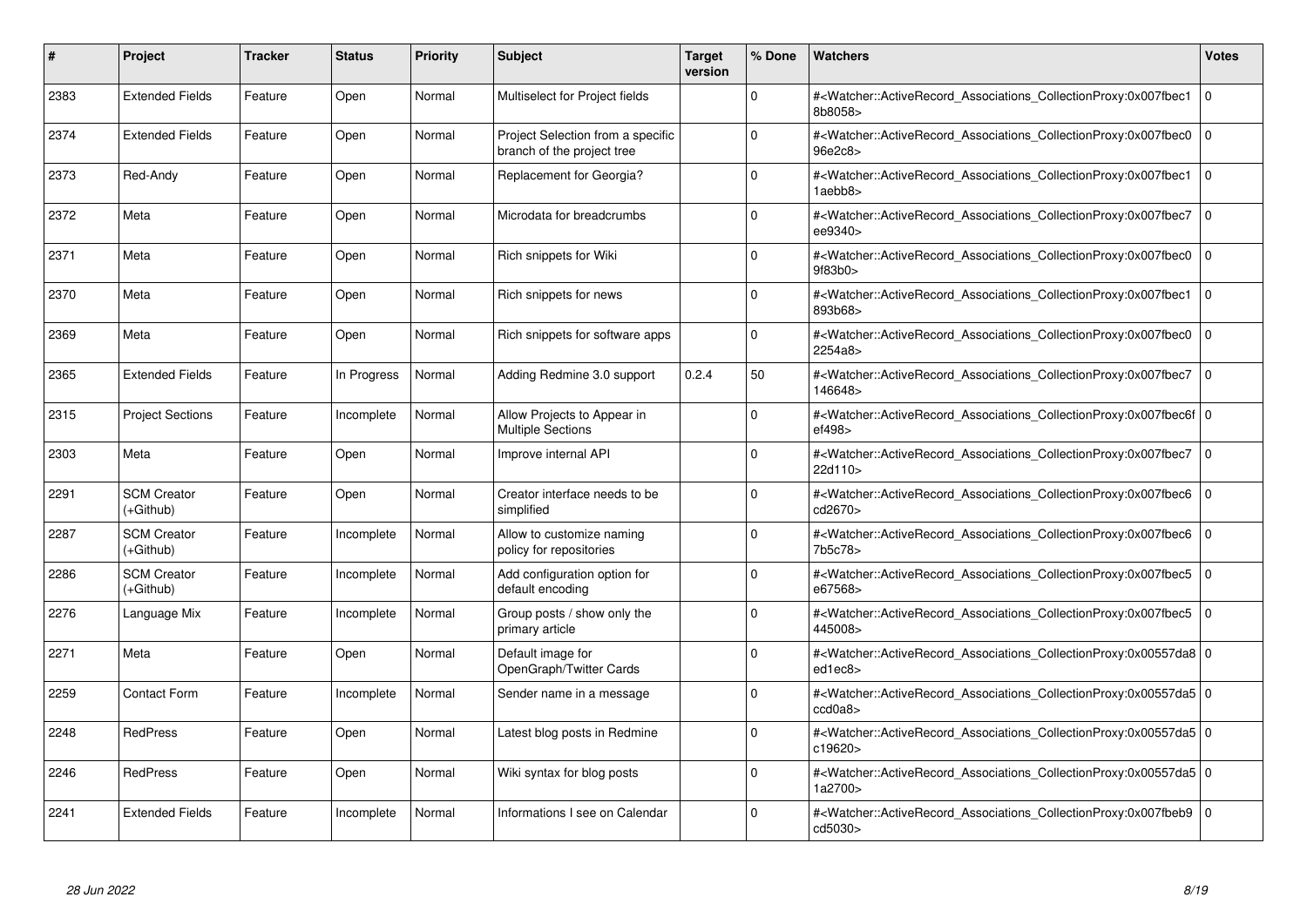| #    | <b>Project</b>                  | Tracker | <b>Status</b> | <b>Priority</b> | <b>Subject</b>                                                     | <b>Target</b><br>version | % Done      | <b>Watchers</b>                                                                                                                                                                | <b>Votes</b> |
|------|---------------------------------|---------|---------------|-----------------|--------------------------------------------------------------------|--------------------------|-------------|--------------------------------------------------------------------------------------------------------------------------------------------------------------------------------|--------------|
| 2227 | <b>Extended Fields</b>          | Feature | In Progress   | Normal          | Altering form elements for<br>custom fields                        | 0.2.4                    | 50          | # <watcher::activerecord_associations_collectionproxy:0x007fbec3<br>a33318&gt;</watcher::activerecord_associations_collectionproxy:0x007fbec3<br>                              | $\mathbf 0$  |
| 2224 | WikiNG                          | Feature | Incomplete    | Normal          | Option to disable glyphs?                                          |                          | $\Omega$    | # <watcher::activerecord_associations_collectionproxy:0x007fbeba 0<br=""  =""><math>5</math>ad<math>1a8</math></watcher::activerecord_associations_collectionproxy:0x007fbeba> |              |
| 2223 | <b>Extended Fields</b>          | Feature | Open          | Normal          | Linked list custom field                                           |                          | $\Omega$    | # <watcher::activerecord_associations_collectionproxy:0x007fbeb9 0<br="">662e28&gt;</watcher::activerecord_associations_collectionproxy:0x007fbeb9>                            |              |
| 2220 | <b>Extended Fields</b>          | Feature | Incomplete    | Normal          | Project specific custom fields                                     |                          | $\Omega$    | # <watcher::activerecord_associations_collectionproxy:0x007fbec3<br>a2e9f8</watcher::activerecord_associations_collectionproxy:0x007fbec3<br>                                  | $\Omega$     |
| 2219 | <b>Project Sections</b>         | Feature | Open          | Normal          | Wiki rule for section                                              |                          | $\Omega$    | # <watcher::activerecord associations="" collectionproxy:0x007fbeb9<br="">a50918&gt;</watcher::activerecord>                                                                   | $\mathbf 0$  |
| 2214 | <b>Project Sections</b>         | Feature | Incomplete    | Normal          | Featured and disregarded<br>projects                               |                          | $\Omega$    | # <watcher::activerecord_associations_collectionproxy:0x007fbec3<br>83ee40&gt;</watcher::activerecord_associations_collectionproxy:0x007fbec3<br>                              | $\mathbf 0$  |
| 2210 | Hooks Manager                   | Feature | Open          | Normal          | Sidebar access from other<br>hooks                                 |                          | $\Omega$    | # <watcher::activerecord_associations_collectionproxy:0x007fbeba  <br="">2d9ee0</watcher::activerecord_associations_collectionproxy:0x007fbeba>                                | $\Omega$     |
| 2209 | Hooks Manager                   | Feature | Incomplete    | Normal          | A templating language support                                      |                          | $\Omega$    | # <watcher::activerecord 0<br="" associations="" collectionproxy:0x007fbeb9=""  ="">784e00&gt;</watcher::activerecord>                                                         |              |
| 2201 | <b>SCM Creator</b><br>(+Github) | Feature | Incomplete    | Normal          | Add feature auto create struct<br>directory for svn                |                          | $\Omega$    | # <watcher::activerecord associations="" collectionproxy:0x007fbeb9<br="">dbbee0&gt;</watcher::activerecord>                                                                   |              |
| 2186 | <b>Extended Fields</b>          | Feature | Open          | Minor           | <b>Custom DateTime Field</b>                                       |                          | $\Omega$    | # <watcher::activerecord_associations_collectionproxy:0x007fbeba 0<br=""  ="">147500&gt;</watcher::activerecord_associations_collectionproxy:0x007fbeba>                       |              |
| 2179 | Projects                        | Feature | Incomplete    | Normal          | Pingbacks and trackbacks                                           |                          | $\Omega$    | # <watcher::activerecord_associations_collectionproxy:0x007fbeb9  <br="">760730&gt;</watcher::activerecord_associations_collectionproxy:0x007fbeb9>                            | $\mathbf 0$  |
| 2170 | <b>Contact Form</b>             | Feature | Open          | Minor           | Optional email format validation                                   |                          | $\Omega$    | # <watcher::activerecord_associations_collectionproxy:0x007fbeb9 0<br=""  ="">b4da28&gt;</watcher::activerecord_associations_collectionproxy:0x007fbeb9>                       |              |
| 2169 | <b>Contact Form</b>             | Feature | Incomplete    | Normal          | Option to use own name,<br>reply-to, subject and message<br>fields |                          | $\Omega$    | # <watcher::activerecord 0<br="" associations="" collectionproxy:0x007fbeb9f=""  ="">ca178&gt;</watcher::activerecord>                                                         |              |
| 2168 | <b>Extended Fields</b>          | Feature | Open          | Minor           | Grouping form elements                                             |                          | $\Omega$    | # <watcher::activerecord_associations_collectionproxy:0x007fbeba 0<br=""  ="">db7858&gt;</watcher::activerecord_associations_collectionproxy:0x007fbeba>                       |              |
| 2157 | Projects                        | Feature | Open          | Normal          | Short activity messages                                            |                          | $\Omega$    | # <watcher::activerecord 0<br="" associations="" collectionproxy:0x007fbeb8=""  ="">e997a0&gt;</watcher::activerecord>                                                         |              |
| 2156 | <b>Extended Fields</b>          | Feature | Incomplete    | Minor           | Per user values?                                                   |                          | $\mathbf 0$ | # <watcher::activerecord associations="" collectionproxy:0x007fbeb9<br="">0cc630&gt;</watcher::activerecord>                                                                   | $\mathbf 0$  |
| 2148 | Meta                            | Feature | Open          | Normal          | Cache meta tags                                                    |                          | $\Omega$    | # <watcher::activerecord_associations_collectionproxy:0x007fbeb9 0<br=""  ="">04c868&gt;</watcher::activerecord_associations_collectionproxy:0x007fbeb9>                       |              |
| 2145 | Meta                            | Feature | Open          | Normal          | Support Facebook publishing<br>through Graph API                   |                          | $\Omega$    | # <watcher::activerecord_associations_collectionproxy:0x007fbeb8 0<br=""  ="">8f7ab8&gt;</watcher::activerecord_associations_collectionproxy:0x007fbeb8>                       |              |
| 2132 | Download Button                 | Feature | Open          | Normal          | Per version button                                                 |                          | $\Omega$    | # <watcher::activerecord 0<br="" associations="" collectionproxy:0x007fbebaf=""  ="">65a88&gt;</watcher::activerecord>                                                         |              |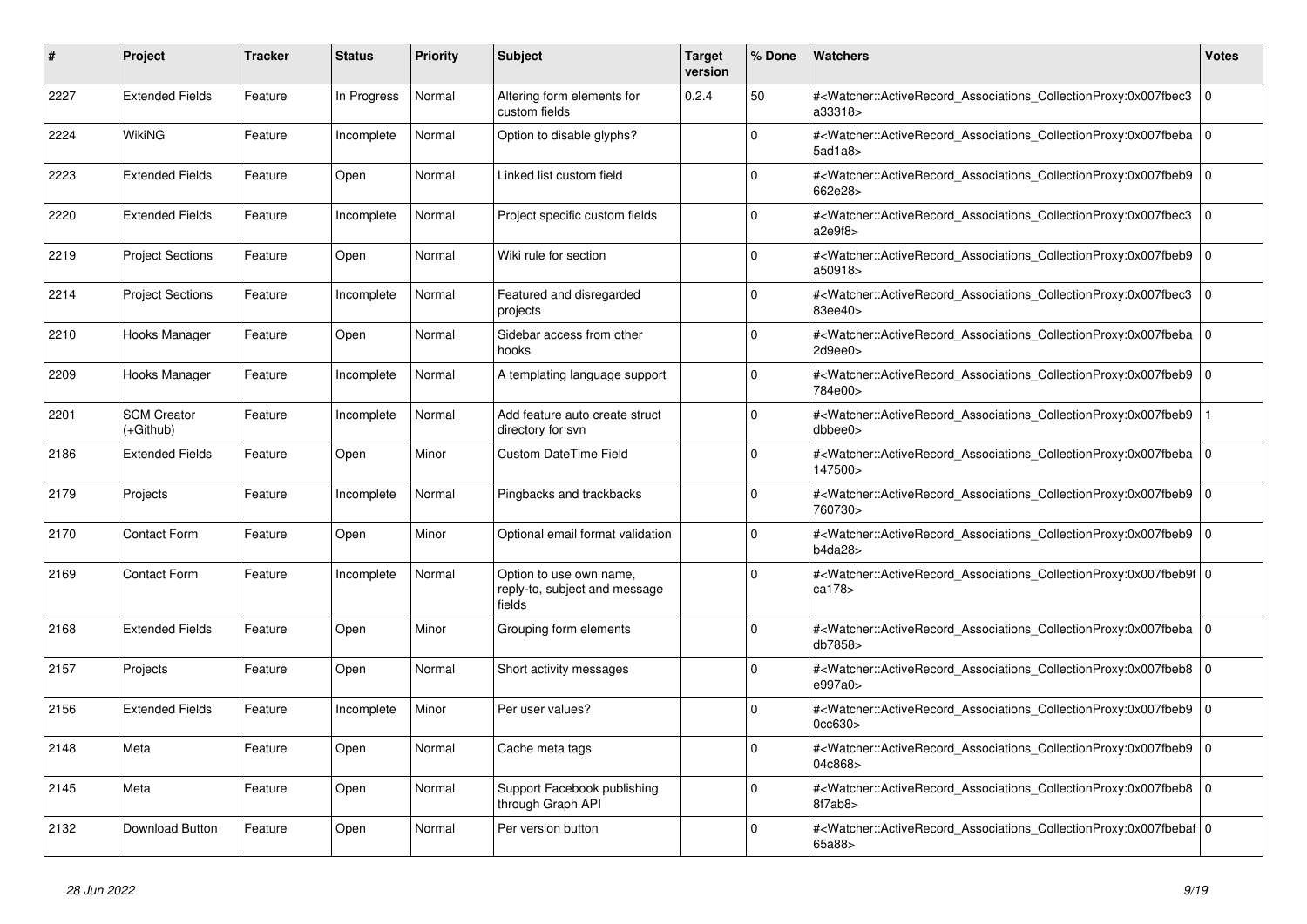| #    | Project                         | <b>Tracker</b> | <b>Status</b> | <b>Priority</b> | <b>Subject</b>                                                                           | <b>Target</b><br>version | % Done      | Watchers                                                                                                                                                 | <b>Votes</b>   |
|------|---------------------------------|----------------|---------------|-----------------|------------------------------------------------------------------------------------------|--------------------------|-------------|----------------------------------------------------------------------------------------------------------------------------------------------------------|----------------|
| 2131 | <b>Project Settings</b>         | Feature        | In Progress   | Normal          | Redmine 2 / Rails 3<br>compatibility                                                     |                          | 80          | # <watcher::activerecord_associations_collectionproxy:0x007fbeb8<br>ee8120&gt;</watcher::activerecord_associations_collectionproxy:0x007fbeb8<br>        | $\overline{c}$ |
| 2130 | WikiNG                          | Feature        | Incomplete    | Minor           | Function references                                                                      |                          | $\Omega$    | # <watcher::activerecord_associations_collectionproxy:0x007fbec3<br>a881d8&gt;</watcher::activerecord_associations_collectionproxy:0x007fbec3<br>        | $\mathbf 0$    |
| 2117 | <b>Extended Fields</b>          | Feature        | Open          | Normal          | User list filter                                                                         |                          | $\Omega$    | # <watcher::activerecord_associations_collectionproxy:0x007fbeb9 0<br=""  ="">826d90&gt;</watcher::activerecord_associations_collectionproxy:0x007fbeb9> |                |
| 2114 | <b>Extended Fields</b>          | Feature        | Open          | Normal          | LDAP attributes for user custom<br>fields                                                |                          | $\mathbf 0$ | # <watcher::activerecord_associations_collectionproxy:0x007fbeba<br>1c8fb0</watcher::activerecord_associations_collectionproxy:0x007fbeba<br>            | $\Omega$       |
| 2109 | Sidebar Content                 | Feature        | Open          | Normal          | Sidebar for global pages, which<br>do not have one                                       | 0.2.0                    | $\mathbf 0$ | # <watcher::activerecord 0<br="" associations="" collectionproxy:0x007fbeba="">314630&gt;</watcher::activerecord>                                        |                |
| 2105 | <b>SCM Creator</b><br>(+Github) | Feature        | Open          | Normal          | Integrate with existing scm<br>system                                                    |                          | $\Omega$    | # <watcher::activerecord_associations_collectionproxy:0x007fbeb9 0<br="">ca7770&gt;</watcher::activerecord_associations_collectionproxy:0x007fbeb9>      |                |
| 2103 | <b>Extended Fields</b>          | Feature        | Incomplete    | Minor           | Support multiple for Project                                                             |                          | $\mathbf 0$ | # <watcher::activerecord_associations_collectionproxy:0x007fbeb9f 0<br="">3d7c8</watcher::activerecord_associations_collectionproxy:0x007fbeb9f>         |                |
| 2099 | <b>Extended Fields</b>          | Feature        | Incomplete    | Normal          | Create a custom field of type<br>'Category'                                              |                          | 0           | # <watcher::activerecord_associations_collectionproxy:0x007fbeb8 0<br=""  ="">723d68&gt;</watcher::activerecord_associations_collectionproxy:0x007fbeb8> |                |
| 2093 | <b>Extended Fields</b>          | Feature        | Incomplete    | Normal          | Extended columns using<br>custom queries                                                 |                          | $\mathbf 0$ | # <watcher::activerecord_associations_collectionproxy:0x007fbeba  <br="">5d76b0&gt;</watcher::activerecord_associations_collectionproxy:0x007fbeba>      | l O            |
| 2092 | Extended Fields                 | Feature        | Incomplete    | Normal          | Users-to-issues custom fields<br>auto-fill                                               |                          | $\Omega$    | # <watcher::activerecord_associations_collectionproxy:0x007fbeb8 0<br=""  ="">d41c68&gt;</watcher::activerecord_associations_collectionproxy:0x007fbeb8> |                |
| 2085 | <b>WikiNG</b>                   | Feature        | Open          | Normal          | <b>Twitter status</b>                                                                    |                          | $\Omega$    | # <watcher::activerecord_associations_collectionproxy:0x007fbeb9 0<br=""  ="">c26d00&gt;</watcher::activerecord_associations_collectionproxy:0x007fbeb9> |                |
| 2079 | <b>WikiNG</b>                   | Feature        | Incomplete    | Normal          | Message to everyone in a<br>project                                                      |                          | $\Omega$    | # <watcher::activerecord_associations_collectionproxy:0x007fbeba 0<br=""  ="">63e630&gt;</watcher::activerecord_associations_collectionproxy:0x007fbeba> |                |
| 2076 | WikiNG                          | Feature        | Open          | Insignificant   | <b>HTML Color preview</b>                                                                |                          | $\Omega$    | # <watcher::activerecord_associations_collectionproxy:0x007fbeb9 0<br="">c39478&gt;</watcher::activerecord_associations_collectionproxy:0x007fbeb9>      |                |
| 2075 | <b>SCM Creator</b><br>(+Github) | Feature        | Open          | Normal          | Make an option to fully<br>automate repository creation<br>without editing the URL field |                          | $\Omega$    | # <watcher::activerecord_associations_collectionproxy:0x007fbeb9 2<br="">da9470&gt;</watcher::activerecord_associations_collectionproxy:0x007fbeb9>      |                |
| 2054 | Like Button                     | Feature        | Open          | Normal          | Add URL setting                                                                          |                          | $\Omega$    | # <watcher::activerecord_associations_collectionproxy:0x007fbeba<br>394d80&gt;</watcher::activerecord_associations_collectionproxy:0x007fbeba<br>        | $\mathbf 0$    |
| 2053 | <b>SCM Creator</b><br>(+Github) | Feature        | Open          | Normal          | Set repository path according to<br>identifier when using multiple<br>repositories       |                          | $\mathbf 0$ | # <watcher::activerecord_associations_collectionproxy:0x007fbec3<br>7684a8&gt;</watcher::activerecord_associations_collectionproxy:0x007fbec3<br>        |                |
| 2028 | <b>Extended Fields</b>          | Feature        | Incomplete    | Normal          | make fields final option                                                                 |                          | $\mathbf 0$ | # <watcher::activerecord 0<br="" associations="" collectionproxy:0x007fbeba="">3dfc40</watcher::activerecord>                                            |                |
| 2026 | <b>Extended Fields</b>          | Feature        | Open          | Normal          | Sizing defaults for custom fields                                                        |                          | $\mathbf 0$ | # <watcher::activerecord_associations_collectionproxy:0x007fbeb8 0<br="">8bb6d0&gt;</watcher::activerecord_associations_collectionproxy:0x007fbeb8>      |                |
| 2019 | <b>Extended Fields</b>          | Feature        | Open          | Normal          | Custom field type web service                                                            |                          | $\mathbf 0$ | # <watcher::activerecord 0<br="" associations="" collectionproxy:0x007fbeb9="">82d988&gt;</watcher::activerecord>                                        |                |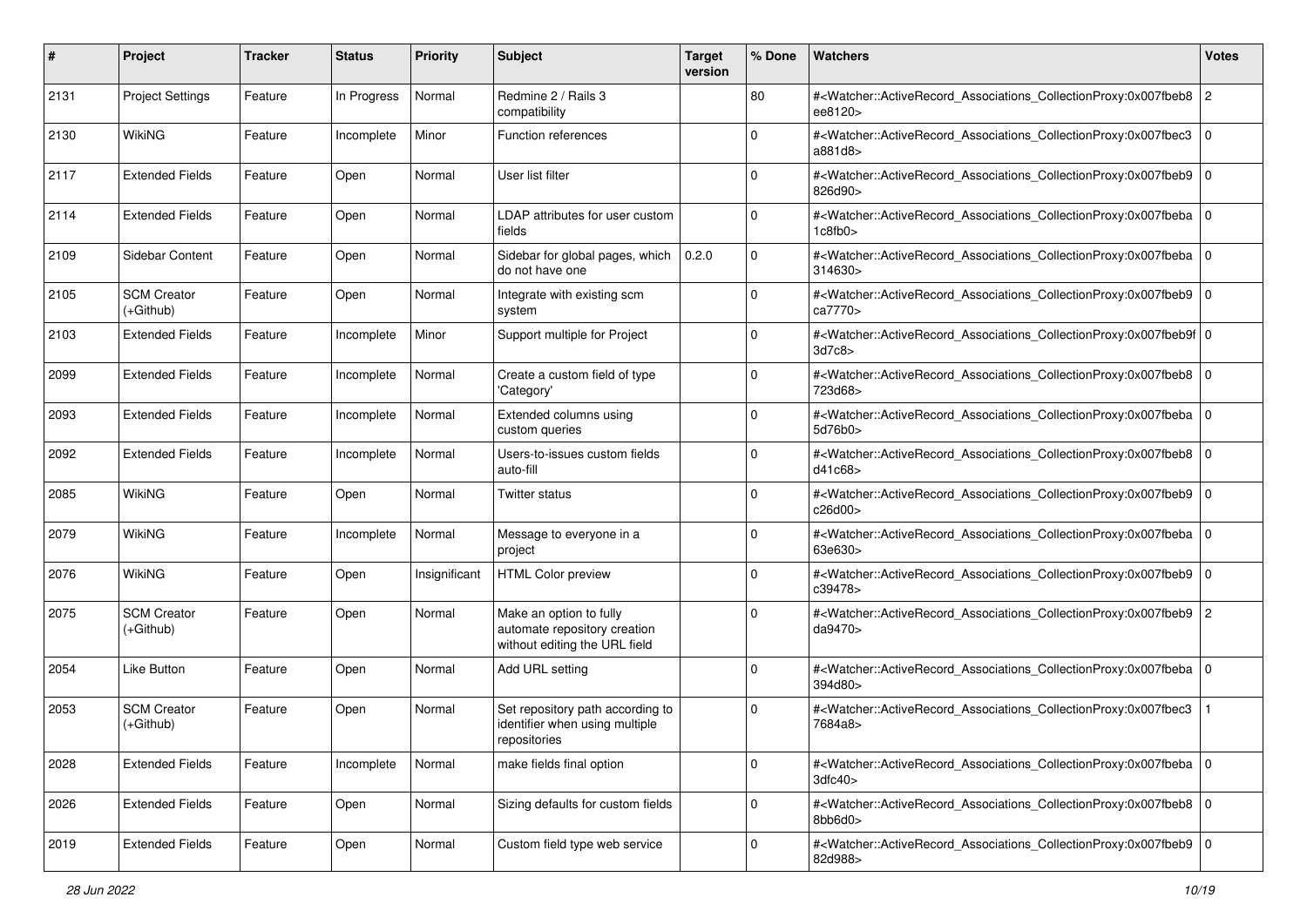| #    | <b>Project</b>         | Tracker | <b>Status</b> | <b>Priority</b> | <b>Subject</b>                                                                           | <b>Target</b><br>version | % Done   | <b>Watchers</b>                                                                                                                                                                | <b>Votes</b>   |
|------|------------------------|---------|---------------|-----------------|------------------------------------------------------------------------------------------|--------------------------|----------|--------------------------------------------------------------------------------------------------------------------------------------------------------------------------------|----------------|
| 2018 | <b>Extended Fields</b> | Feature | Open          | Normal          | database query cutsom field<br>type                                                      |                          | $\Omega$ | # <watcher::activerecord_associations_collectionproxy:0x007fbeb8<br>78bc10&gt;</watcher::activerecord_associations_collectionproxy:0x007fbeb8<br>                              |                |
| 2013 | Role Shift             | Feature | Incomplete    | Minor           | Resource shifts                                                                          |                          | $\Omega$ | # <watcher::activerecord 0<br="" associations="" collectionproxy:0x007fbeba=""  ="">5c2c10&gt;</watcher::activerecord>                                                         |                |
| 2011 | <b>Extended Fields</b> | Feature | Incomplete    | Normal          | Custom field translations                                                                |                          | $\Omega$ | # <watcher::activerecord_associations_collectionproxy:0x007fbeb8 0<br=""  ="">1a3c80&gt;</watcher::activerecord_associations_collectionproxy:0x007fbeb8>                       |                |
| 2007 | <b>Extended Fields</b> | Feature | Incomplete    | Minor           | Projects listing sorting                                                                 |                          | $\Omega$ | # <watcher::activerecord_associations_collectionproxy:0x007fbec3<br>871098&gt;</watcher::activerecord_associations_collectionproxy:0x007fbec3<br>                              | $\Omega$       |
| 2006 | <b>Extended Fields</b> | Feature | Incomplete    | Minor           | Users listing sorting                                                                    |                          | $\Omega$ | # <watcher::activerecord associations="" collectionproxy:0x007fbeb8<br="">4c0440&gt;</watcher::activerecord>                                                                   | $\mathbf 0$    |
| 2005 | <b>Extended Fields</b> | Feature | Incomplete    | Minor           | Paging for projects listing                                                              |                          | $\Omega$ | # <watcher::activerecord_associations_collectionproxy:0x007fbebb 0<br=""  ="">20f720&gt;</watcher::activerecord_associations_collectionproxy:0x007fbebb>                       |                |
| 1999 | Sidebar Content        | Feature | Incomplete    | Minor           | Project module                                                                           |                          | $\Omega$ | # <watcher::activerecord_associations_collectionproxy:0x007fbeba  <br="">80dc68&gt;</watcher::activerecord_associations_collectionproxy:0x007fbeba>                            | $\Omega$       |
| 1997 | <b>Download Button</b> | Feature | Open          | Minor           | Project module                                                                           |                          | $\Omega$ | # <watcher::activerecord 0<br="" associations="" collectionproxy:0x007fbeba=""  ="">2e6028&gt;</watcher::activerecord>                                                         |                |
| 1996 | <b>Author Box</b>      | Feature | Incomplete    | Minor           | Project module                                                                           |                          | $\Omega$ | # <watcher::activerecord 0<br="" associations="" collectionproxy:0x007fbeb8="">c09378&gt;</watcher::activerecord>                                                              |                |
| 1995 | <b>Extended Fields</b> | Feature | Open          | Normal          | Checklist                                                                                |                          | $\Omega$ | # <watcher::activerecord_associations_collectionproxy:0x007fbebb  <br="">58aff8</watcher::activerecord_associations_collectionproxy:0x007fbebb>                                | $\mathbf 0$    |
| 1993 | Advertising            | Feature | Open          | Normal          | Which types of user                                                                      |                          | $\Omega$ | # <watcher::activerecord_associations_collectionproxy:0x007fbec3<br>b612d0&gt;</watcher::activerecord_associations_collectionproxy:0x007fbec3<br>                              | $\mathbf 0$    |
| 1987 | Projects               | Feature | Incomplete    | Normal          | Attachment resize                                                                        |                          | $\Omega$ | # <watcher::activerecord_associations_collectionproxy:0x007fbec2  <br="">63c148&gt;</watcher::activerecord_associations_collectionproxy:0x007fbec2>                            | $\mathbf 0$    |
| 1984 | Subscription           | Feature | Incomplete    | Minor           | Redirecting back after<br>registration/loginRedirecting<br>back after registration/login |                          | $\Omega$ | # <watcher::activerecord associations="" collectionproxy:0x007fbeba<br="">d2a368&gt;</watcher::activerecord>                                                                   | $\mathbf 0$    |
| 1983 | Role Shift             | Feature | Open          | Major           | Default shifts                                                                           |                          | $\Omega$ | # <watcher::activerecord_associations_collectionproxy:0x007fbeba 0<br=""  =""><math>29</math>baf<math>0</math></watcher::activerecord_associations_collectionproxy:0x007fbeba> |                |
| 1982 | <b>Role Shift</b>      | Feature | Open          | Major           | Redmine.pm patch wanted                                                                  |                          | $\Omega$ | # <watcher::activerecord associations="" collectionproxy:0x007fbec3<br="">877948&gt;</watcher::activerecord>                                                                   | $\mathbf 0$    |
| 1981 | Subscription           | Feature | Open          | Normal          | Site-wide notifications                                                                  |                          | $\Omega$ | # <watcher::activerecord associations="" collectionproxy:0x007fbeb9f<br="">d84a8</watcher::activerecord>                                                                       |                |
| 1977 | WikiNG                 | Feature | Open          | Normal          | Conditional macro for users &<br>groups                                                  |                          | $\Omega$ | # <watcher::activerecord_associations_collectionproxy:0x007fbec3  <br="">b201e0</watcher::activerecord_associations_collectionproxy:0x007fbec3>                                | $\overline{2}$ |
| 1970 | <b>Contact Form</b>    | Feature | Open          | Minor           | Contact link                                                                             |                          | $\Omega$ | # <watcher::activerecord_associations_collectionproxy:0x007fbec3<br>7bff50&gt;</watcher::activerecord_associations_collectionproxy:0x007fbec3<br>                              | $\mathbf 0$    |
| 1968 | Orangutan              | Feature | Open          | Normal          | Creating a new issue                                                                     | 1.06                     | $\Omega$ | # <watcher::activerecord associations="" collectionproxy:0x007fbec3<br="">c05e98&gt;</watcher::activerecord>                                                                   | $\Omega$       |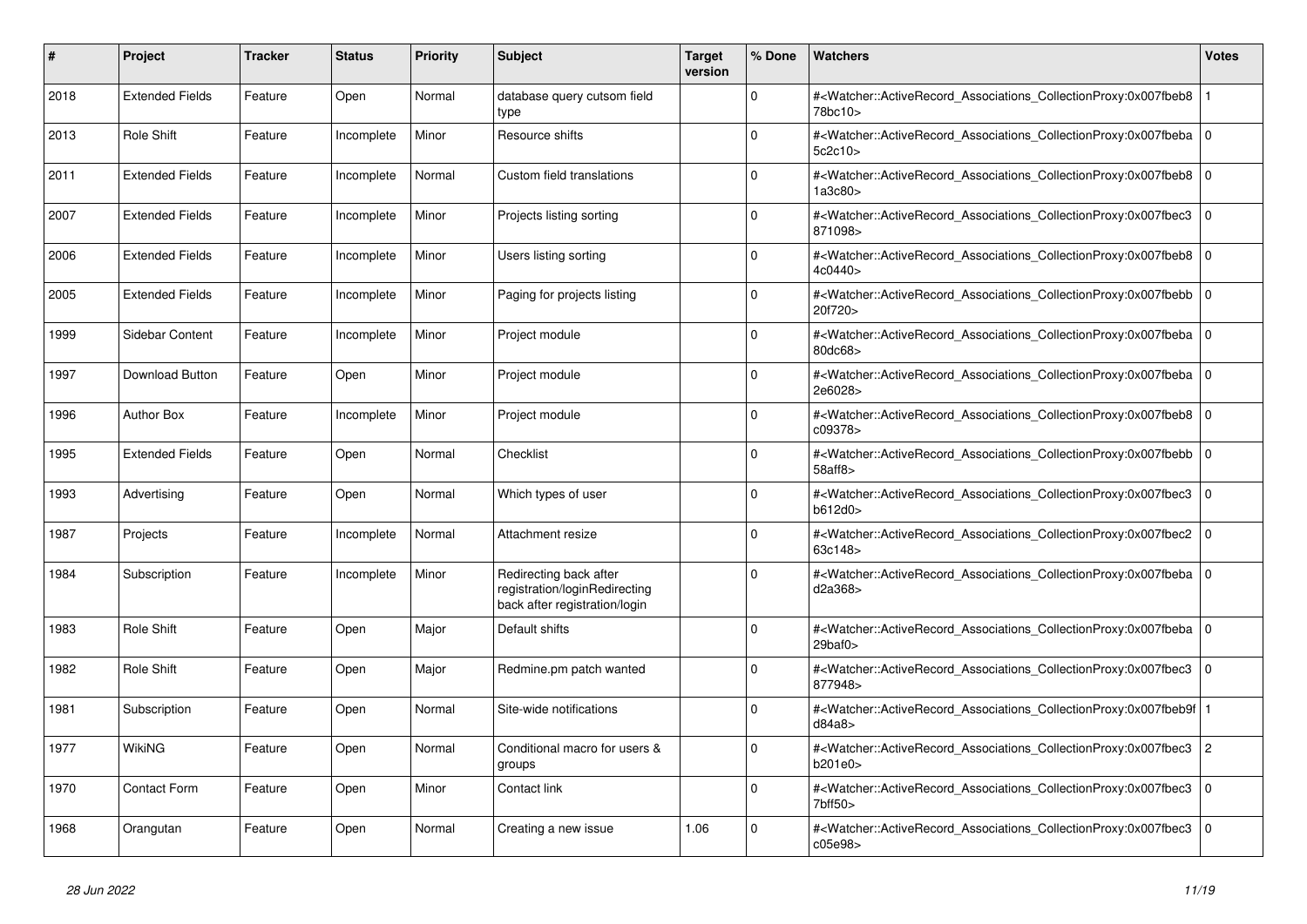| #    | Project                | <b>Tracker</b> | <b>Status</b> | <b>Priority</b> | <b>Subject</b>                                       | <b>Target</b><br>version | % Done   | <b>Watchers</b>                                                                                                                                          | <b>Votes</b> |
|------|------------------------|----------------|---------------|-----------------|------------------------------------------------------|--------------------------|----------|----------------------------------------------------------------------------------------------------------------------------------------------------------|--------------|
| 1963 | Projects               | Feature        | Open          | Minor           | Issues/messages count                                |                          | $\Omega$ | # <watcher::activerecord associations="" collectionproxy:0x007fbeba<br="">ef1228&gt;</watcher::activerecord>                                             | $\mathbf 0$  |
| 1957 | Download Button        | Feature        | Incomplete    | Normal          | Plugin configuration                                 |                          | $\Omega$ | # <watcher::activerecord 0<br="" associations="" collectionproxy:0x007fbeba=""  ="">d3aba0</watcher::activerecord>                                       |              |
| 1956 | <b>Extended Fields</b> | Feature        | Incomplete    | Minor           | SIP link                                             |                          | $\Omega$ | # <watcher::activerecord_associations_collectionproxy:0x007fbeb8 0<br="">163270&gt;</watcher::activerecord_associations_collectionproxy:0x007fbeb8>      |              |
| 1955 | <b>Extended Fields</b> | Feature        | Incomplete    | Normal          | FTP link                                             |                          | $\Omega$ | # <watcher::activerecord 0<br="" associations="" collectionproxy:0x007fbeba=""  ="">06cf40</watcher::activerecord>                                       |              |
| 1954 | <b>Extended Fields</b> | Feature        | Incomplete    | Normal          | Mailto links                                         |                          | $\Omega$ | # <watcher::activerecord_associations_collectionproxy:0x007fbeb8 0<br=""  ="">60f120&gt;</watcher::activerecord_associations_collectionproxy:0x007fbeb8> |              |
| 1948 | Projects               | Feature        | Open          | Minor           | Testimonials / Used by                               |                          | $\Omega$ | # <watcher::activerecord_associations_collectionproxy:0x007fbec3<br>62ff00&gt;</watcher::activerecord_associations_collectionproxy:0x007fbec3<br>        | $\Omega$     |
| 1947 | <b>Extended Fields</b> | Feature        | Open          | Normal          | Visible for admins only                              |                          | $\Omega$ | # <watcher::activerecord 0<br="" associations="" collectionproxy:0x007fbebaf=""  ="">33290&gt;</watcher::activerecord>                                   |              |
| 1943 | <b>Author Box</b>      | Feature        | Deferred      | Normal          | Author box layout change plan                        |                          | $\Omega$ | # <watcher::activerecord associations="" collectionproxy:0x007fbec0<br="">c88620&gt;</watcher::activerecord>                                             | $\Omega$     |
| 1942 | <b>WikiNG</b>          | Feature        | Incomplete    | Minor           | Support for target in links                          |                          | $\Omega$ | # <watcher::activerecord associations="" collectionproxy:0x007fbeba=""  <br="">643d88&gt;</watcher::activerecord>                                        | $\mathbf 0$  |
| 1919 | <b>Extended Fields</b> | Feature        | Incomplete    | Normal          | Extend Link extended field                           |                          | $\Omega$ | # <watcher::activerecord associations="" collectionproxy:0x007fbeb9=""  <br="">c45610&gt;</watcher::activerecord>                                        | $\mathbf 0$  |
| 1915 | Red-Andy               | Feature        | Incomplete    | Normal          | TOC items box should move as<br>we click on the item |                          | $\Omega$ | # <watcher::activerecord_associations_collectionproxy:0x007fbeba 0<br=""  ="">565830&gt;</watcher::activerecord_associations_collectionproxy:0x007fbeba> |              |
| 1907 | <b>WikiNG</b>          | Feature        | Incomplete    | Minor           | Social links                                         |                          | $\Omega$ | # <watcher::activerecord associations="" collectionproxy:0x007fbebb<br="">0901d8&gt;</watcher::activerecord>                                             |              |
| 1905 | Orangutan              | Feature        | Open          | Normal          | <b>SCM</b> monkey                                    |                          | $\Omega$ | # <watcher::activerecord associations="" collectionproxy:0x007fbeb8=""  <br="">43a930&gt;</watcher::activerecord>                                        | $\mathbf 0$  |
| 1902 | Meta                   | Feature        | Incomplete    | Normal          | Consider clear_html and light<br>mode                |                          | $\Omega$ | # <watcher::activerecord_associations_collectionproxy:0x007fbec3<br>7350f8&gt;</watcher::activerecord_associations_collectionproxy:0x007fbec3<br>        | $\mathbf 0$  |
| 1900 | WikiNG                 | Feature        | Incomplete    | Minor           | Singe bracket smiley                                 |                          | $\Omega$ | # <watcher::activerecord 0<br="" associations="" collectionproxy:0x007fbeba=""  ="">ac27b0</watcher::activerecord>                                       |              |
| 1888 | Orangutan::Redmin<br>e | Feature        | Open          | Normal          | Reuse past tasks                                     |                          | $\Omega$ | # <watcher::activerecord_associations_collectionproxy:0x007fbeba  <br="">ddcab8</watcher::activerecord_associations_collectionproxy:0x007fbeba>          | $\mathbf 0$  |
| 1884 | <b>Extended Fields</b> | Feature        | Incomplete    | Normal          | Multiselect                                          |                          | $\Omega$ | # <watcher::activerecord 0<br="" associations="" collectionproxy:0x007fbeba=""  ="">12c5c0&gt;</watcher::activerecord>                                   |              |
| 1882 | <b>Extended Fields</b> | Feature        | Incomplete    | Normal          | Wiki toolbar for Wiki text                           |                          | $\Omega$ | # <watcher::activerecord 0<br="" associations="" collectionproxy:0x007fbeb9f=""  ="">33278&gt;</watcher::activerecord>                                   |              |
| 1881 | <b>Extended Fields</b> | Feature        | Open          | Insignificant   | Support wiki toolbar for "Default<br>value"          |                          | $\Omega$ | # <watcher::activerecord 0<br="" associations="" collectionproxy:0x007fbeba=""  ="">0df310&gt;</watcher::activerecord>                                   |              |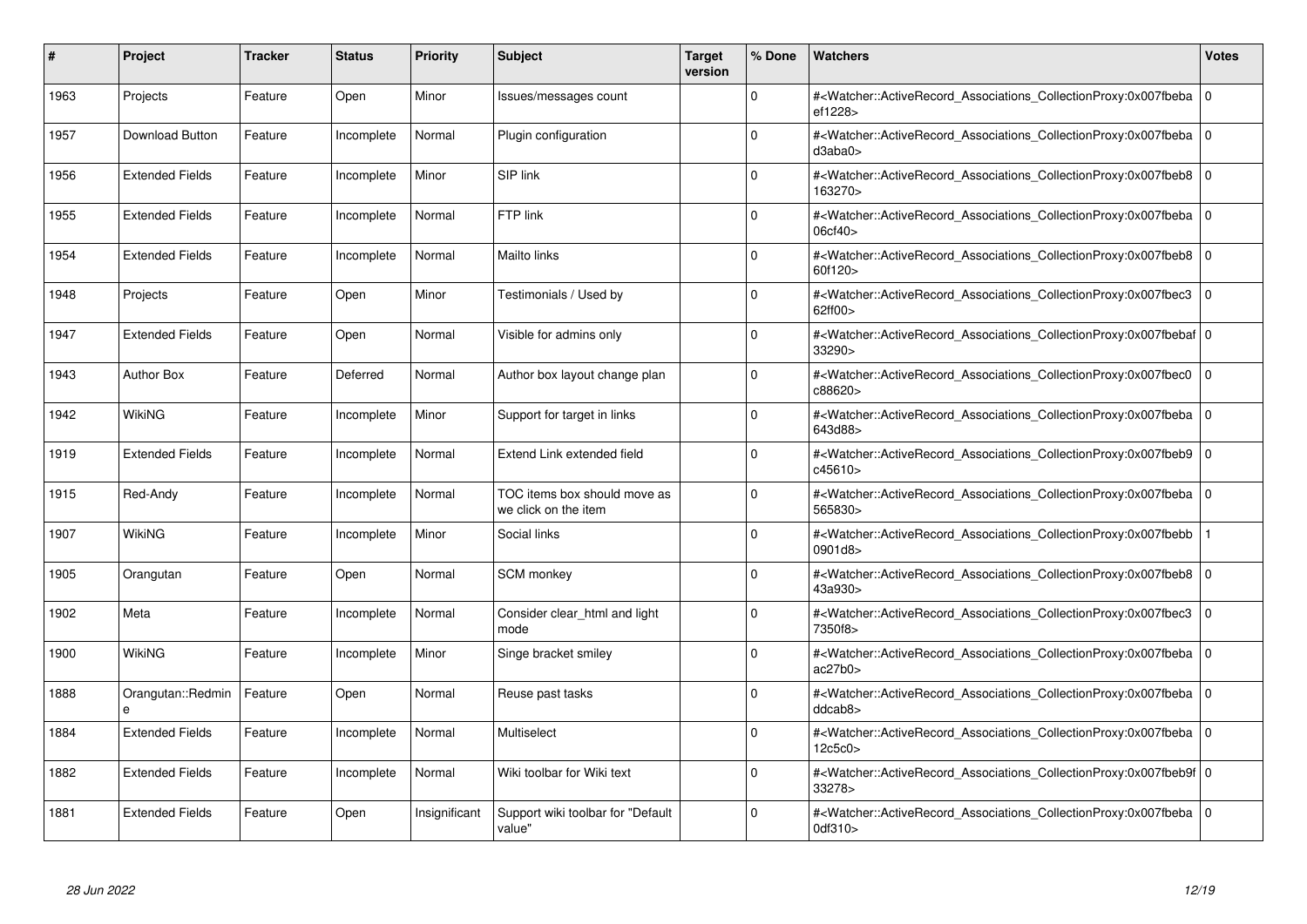| #    | Project                           | Tracker | <b>Status</b> | <b>Priority</b> | <b>Subject</b>                                   | <b>Target</b><br>version | % Done   | <b>Watchers</b>                                                                                                                                     | <b>Votes</b> |
|------|-----------------------------------|---------|---------------|-----------------|--------------------------------------------------|--------------------------|----------|-----------------------------------------------------------------------------------------------------------------------------------------------------|--------------|
| 1868 | Projects                          | Feature | Reopened      | Minor           | Author in Google search results                  |                          | 80       | # <watcher::activerecord associations="" collectionproxy:0x007fbec3<br="">7c17d8&gt;</watcher::activerecord>                                        | $\mathbf 0$  |
| 1867 | Projects                          | Feature | Incomplete    | Minor           | Textile draft                                    |                          | $\Omega$ | # <watcher::activerecord 0<br="" associations="" collectionproxy:0x007fbeba=""  ="">6e7c30&gt;</watcher::activerecord>                              |              |
| 1858 | <b>SCM Creator</b><br>(+Github)   | Feature | Open          | Normal          | New Wiki/Textile macro                           |                          | $\Omega$ | # <watcher::activerecord_associations_collectionproxy:0x007fbeba<br>272b50&gt;</watcher::activerecord_associations_collectionproxy:0x007fbeba<br>   | $\Omega$     |
| 1846 | Advertising                       | Feature | Open          | Minor           | Page configuration                               | 0.3.0                    | $\Omega$ | # <watcher::activerecord_associations_collectionproxy:0x007fbec3 0<br="">b1d418&gt;</watcher::activerecord_associations_collectionproxy:0x007fbec3> |              |
| 1845 | Advertising                       | Feature | Open          | Minor           | Per project management                           | 0.3.0                    | $\Omega$ | # <watcher::activerecord_associations_collectionproxy:0x007fbec7<br>d60a00&gt;</watcher::activerecord_associations_collectionproxy:0x007fbec7<br>   | $\mathbf 0$  |
| 1842 | <b>Author Box</b>                 | Feature | Open          | Normal          | Show multiple/all roles                          | 1.0.0                    | $\Omega$ | # <watcher::activerecord_associations_collectionproxy:0x007fbec0<br>4c2080&gt;</watcher::activerecord_associations_collectionproxy:0x007fbec0<br>   | $\Omega$     |
| 1837 | Projects                          | Feature | Open          | Insignificant   | Andriy is now working on                         |                          | $\Omega$ | # <watcher::activerecord associations="" collectionproxy:0x007fbec1<br="">bac840&gt;</watcher::activerecord>                                        | $\mathbf 0$  |
| 1831 | Projects                          | Feature | Incomplete    | Minor           | Automatically include mail<br>conversations      |                          | $\Omega$ | # <watcher::activerecord_associations_collectionproxy:0x007fbec1<br>8c0320&gt;</watcher::activerecord_associations_collectionproxy:0x007fbec1<br>   | $\mathbf 0$  |
| 1829 | Projects                          | Feature | Open          | Normal          | A project generator from<br>templates            |                          | $\Omega$ | # <watcher::activerecord associations="" collectionproxy:0x007fbec0<br="">2c8090&gt;</watcher::activerecord>                                        | $\mathbf 0$  |
| 1812 | <b>Author Box</b>                 | Feature | Open          | Normal          | Custom fields support                            | 1.0.0                    | $\Omega$ | # <watcher::activerecord associations="" collectionproxy:0x007fbec0<br="">cd0970&gt;</watcher::activerecord>                                        | $\mathbf 0$  |
| 1804 | Projects                          | Feature | Incomplete    | Insignificant   | Arrows (or similar solution) for<br>project menu |                          | $\Omega$ | # <watcher::activerecord_associations_collectionproxy:0x007fbec2  <br="">0302b8&gt;</watcher::activerecord_associations_collectionproxy:0x007fbec2> | $\mathbf 0$  |
| 1796 | Projects                          | Feature | Open          | Normal          | <b>Translations helper</b>                       |                          | $\Omega$ | # <watcher::activerecord associations="" collectionproxy:0x007fbec0<br="">245cf8&gt;</watcher::activerecord>                                        | $\mathbf 0$  |
| 1793 | <b>SCM Creator</b><br>$(+Github)$ | Feature | Incomplete    | Normal          | Allow the creation of non-local<br>repositories  |                          | $\Omega$ | # <watcher::activerecord associations="" collectionproxy:0x007fbec1<br="">05e330&gt;</watcher::activerecord>                                        | $\mathbf{2}$ |
| 1790 | Projects                          | Feature | Open          | Normal          | Rotate logs                                      |                          | $\Omega$ | # <watcher::activerecord_associations_collectionproxy:0x007fbec1<br>e53a58&gt;</watcher::activerecord_associations_collectionproxy:0x007fbec1<br>   | $\Omega$     |
| 1784 | Hooks Manager                     | Feature | Open          | Normal          | Support per-project Ads                          |                          | $\Omega$ | # <watcher::activerecord associations="" collectionproxy:0x007fbec1<br="">b9f668&gt;</watcher::activerecord>                                        | $\mathbf 0$  |
| 1771 | Sidebar Content                   | Feature | Open          | Normal          | Global contents                                  | 0.2.0                    | $\Omega$ | # <watcher::activerecord_associations_collectionproxy:0x007fbec1<br>bfc250</watcher::activerecord_associations_collectionproxy:0x007fbec1<br>       | $\mathbf 0$  |
| 1757 | <b>SCM Creator</b><br>(+Github)   | Feature | Incomplete    | Insignificant   | Allow subdirectories                             |                          | $\Omega$ | # <watcher::activerecord associations="" collectionproxy:0x007fbec1<br="">2b6c90&gt;</watcher::activerecord>                                        | $\Omega$     |
| 1751 | Hooks Manager                     | Feature | Incomplete    | Minor           | Support URL regexps to limit<br>pages            |                          | $\Omega$ | # <watcher::activerecord associations="" collectionproxy:0x007fbec0<br="">672a10&gt;</watcher::activerecord>                                        | $\mathbf 0$  |
| 1747 | Projects                          | Feature | Open          | Major           | Some kind of site usage plugin                   |                          | $\Omega$ | # <watcher::activerecord associations="" collectionproxy:0x007fbec0<br="">88c260&gt;</watcher::activerecord>                                        | $\mathbf 0$  |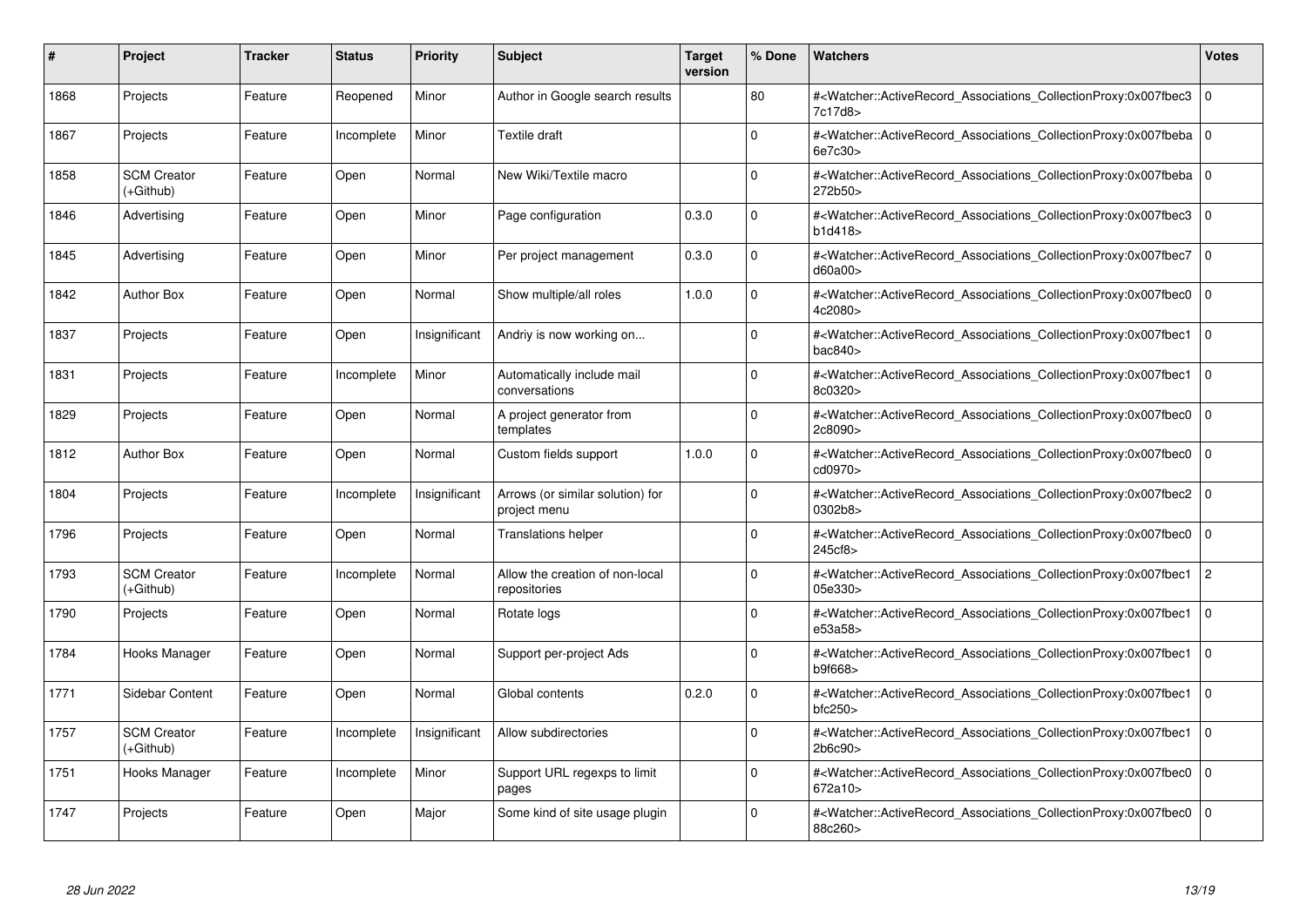| #    | Project                | <b>Tracker</b> | <b>Status</b> | <b>Priority</b> | <b>Subject</b>                                          | <b>Target</b><br>version | % Done      | <b>Watchers</b>                                                                                                                                                        | <b>Votes</b> |
|------|------------------------|----------------|---------------|-----------------|---------------------------------------------------------|--------------------------|-------------|------------------------------------------------------------------------------------------------------------------------------------------------------------------------|--------------|
| 1739 | CD-Index               | Feature        | Open          | Normal          | Debian package                                          |                          | $\Omega$    | # <watcher::activerecord_associations_collectionproxy:0x007fbec0<br>334290&gt;</watcher::activerecord_associations_collectionproxy:0x007fbec0<br>                      |              |
| 1736 | CD-Index               | Feature        | Open          | Normal          | Command-line options and<br>environmental variables     |                          | $\Omega$    | # <watcher::activerecord 0<br="" associations="" collectionproxy:0x007fbec1f=""  ="">d8ab8</watcher::activerecord>                                                     |              |
| 1733 | CD-Index               | Feature        | Open          | Normal          | Put more info about the media<br>into header            |                          | $\Omega$    | # <watcher::activerecord_associations_collectionproxy:0x007fbec7f 0<br=""  ="">62c68&gt;</watcher::activerecord_associations_collectionproxy:0x007fbec7f>              |              |
| 1725 | Red-Andy               | Feature        | Deferred      | Normal          | Stick footer to the bottom of a<br>page                 |                          | 50          | # <watcher::activerecord_associations_collectionproxy:0x007fbec6<br>6cb150&gt;</watcher::activerecord_associations_collectionproxy:0x007fbec6<br>                      |              |
| 1723 | CD-Index               | Feature        | Open          | Normal          | PHP module                                              |                          | $\Omega$    | # <watcher::activerecord associations="" collectionproxy:0x007fbec6<br="">cdcb48</watcher::activerecord>                                                               | $\mathbf 0$  |
| 1722 | CD-Index               | Feature        | Open          | Major           | Separate common code into<br>library                    |                          | $\Omega$    | # <watcher::activerecord associations="" collectionproxy:0x007fbec6<br="">b6a030&gt;</watcher::activerecord>                                                           | $\mathbf 0$  |
| 1721 | CD-Index               | Feature        | Open          | Minor           | Man page for cdfind                                     |                          | $\Omega$    | # <watcher::activerecord_associations_collectionproxy:0x007fbec7<br>1b7938&gt;</watcher::activerecord_associations_collectionproxy:0x007fbec7<br>                      | l 0          |
| 1720 | CD-Index               | Feature        | Open          | Minor           | Man page for cdindex                                    |                          | $\Omega$    | # <watcher::activerecord_associations_collectionproxy:0x007fbec6  <br="">a8d6f8</watcher::activerecord_associations_collectionproxy:0x007fbec6>                        | $\Omega$     |
| 1716 | Projects               | Feature        | In Progress   | Normal          | Orangutan video/chat demo                               |                          | 10          | # <watcher::activerecord associations="" collectionproxy:0x007fbec6<br="">79aec8&gt;</watcher::activerecord>                                                           | $\mathbf 0$  |
| 1695 | Sidebar Content        | Feature        | Open          | Normal          | Multiple contents                                       | 0.2.0                    | $\Omega$    | # <watcher::activerecord 0<br="" associations="" collectionproxy:0x007fbec5f=""  ="">81638&gt;</watcher::activerecord>                                                 |              |
| 1687 | Meta                   | Feature        | Open          | Normal          | Global Meta tags, Meta tags per<br>project and per page |                          | $\Omega$    | # <watcher::activerecord_associations_collectionproxy:0x007fbec5  <br="">5f3530&gt;</watcher::activerecord_associations_collectionproxy:0x007fbec5>                    | $\mathbf 0$  |
| 1638 | Orangutan              | Feature        | Open          | Major           | Orangutan bug reporting                                 |                          | $\Omega$    | # <watcher::activerecord_associations_collectionproxy:0x007fbec4  <br="">c93198&gt;</watcher::activerecord_associations_collectionproxy:0x007fbec4>                    | $\mathbf 0$  |
| 1619 | Orangutan              | Feature        | Open          | Minor           | Avatar                                                  |                          | $\Omega$    | # <watcher::activerecord 2<br="" associations="" collectionproxy:0x00557da8="">cf0d20</watcher::activerecord>                                                          |              |
| 1614 | Orangutan              | Feature        | Open          | Minor           | <b>AIML</b>                                             |                          | $\mathbf 0$ | # <watcher::activerecord 0<br="" associations="" collectionproxy:0x00557da6=""  ="">498468&gt;</watcher::activerecord>                                                 |              |
| 1603 | Orangutan              | Feature        | Open          | Minor           | MegaHAL                                                 |                          | $\Omega$    | # <watcher::activerecord_associations_collectionproxy:0x00557da5 1<br=""  ="">675bd8&gt;</watcher::activerecord_associations_collectionproxy:0x00557da5>               |              |
| 1577 | Orangutan              | Feature        | Open          | Minor           | Roster suggestions                                      |                          | $\Omega$    | # <watcher::activerecord associations="" collectionproxy:0x007fbeba<br="">6fb168</watcher::activerecord>                                                               | $\mathbf 0$  |
| 1464 | Orangutan              | Feature        | Open          | Minor           | Ability to see Orangutan logs for<br>a user             |                          | $\Omega$    | # <watcher::activerecord associations="" collectionproxy:0x007fbeba<br="">489c90&gt;</watcher::activerecord>                                                           |              |
| 1352 | Orangutan::Redmin<br>e | Feature        | Open          | Minor           | Start date changing                                     | 1.07                     | $\mathbf 0$ | # <watcher::activerecord associations="" collectionproxy:0x007fbeb9<br="">e9b568&gt;</watcher::activerecord>                                                           | $\mathbf 0$  |
| 1337 | Orangutan::Redmin<br>e | Feature        | Incomplete    | Minor           | Automatic time tracking                                 |                          | $\Omega$    | # <watcher::activerecord_associations_collectionproxy:0x007fbebaf 0<br=""  =""><math>3c</math>fc0&gt;</watcher::activerecord_associations_collectionproxy:0x007fbebaf> |              |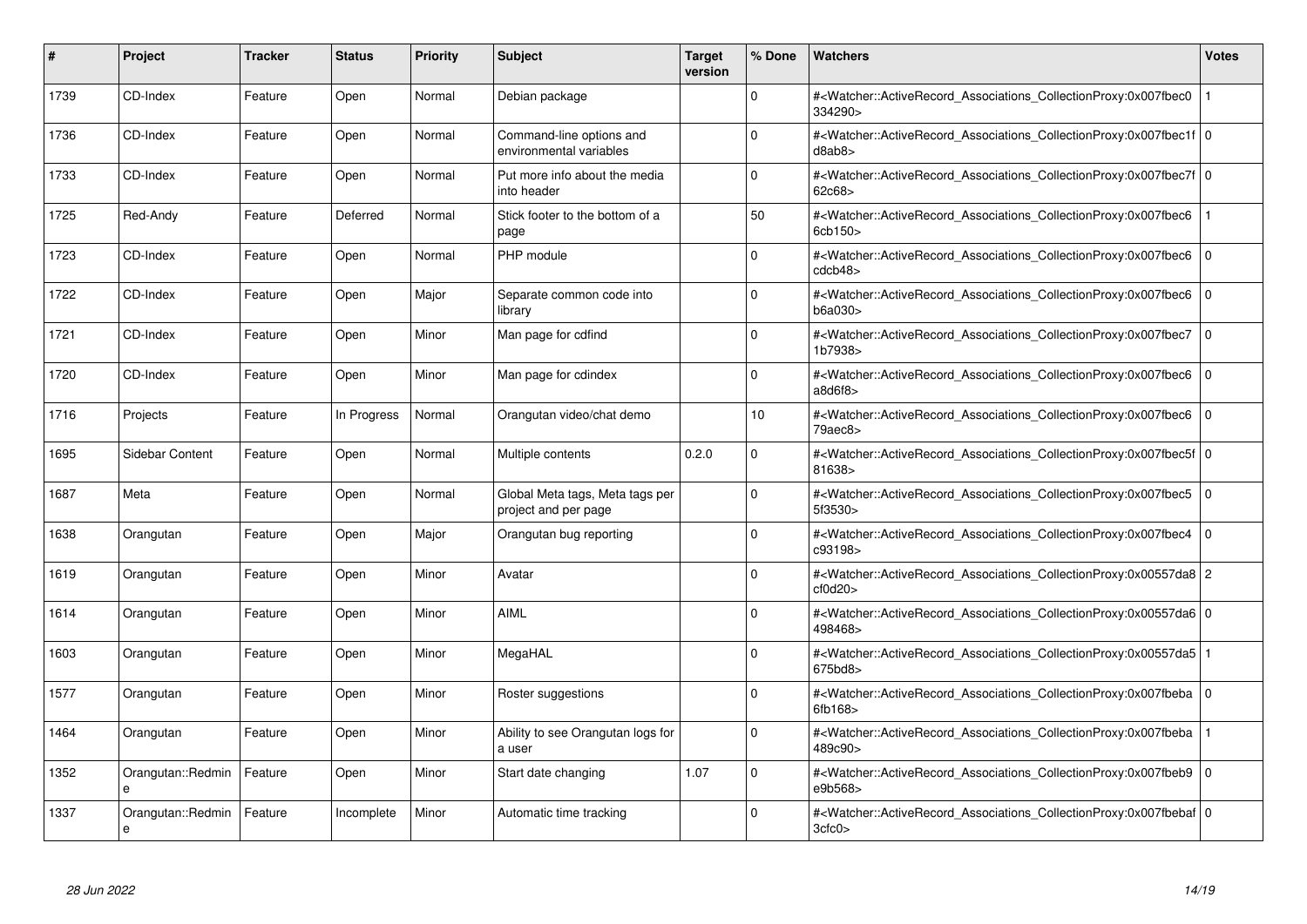| #    | <b>Project</b>                    | Tracker | <b>Status</b> | <b>Priority</b> | <b>Subject</b>                                                                     | <b>Target</b><br>version | % Done      | <b>Watchers</b>                                                                                                                                           | <b>Votes</b>   |
|------|-----------------------------------|---------|---------------|-----------------|------------------------------------------------------------------------------------|--------------------------|-------------|-----------------------------------------------------------------------------------------------------------------------------------------------------------|----------------|
| 1104 | Orangutan::Redmin<br>e            | Feature | Incomplete    | Minor           | Automatic overtime tracking                                                        |                          | $\Omega$    | # <watcher::activerecord_associations_collectionproxy:0x007fbec3<br>d165a8</watcher::activerecord_associations_collectionproxy:0x007fbec3<br>             | $\overline{0}$ |
| 1083 | Orangutan::Redmin<br>e            | Feature | Open          | Minor           | Help context(s) for Redmine text   1.08<br>formatting syntax                       |                          | $\Omega$    | # <watcher::activerecord_associations_collectionproxy:0x007fbeb9<br>cebb50&gt;</watcher::activerecord_associations_collectionproxy:0x007fbeb9<br>         | $\overline{0}$ |
| 1076 | Orangutan::Redmin<br>$\mathbf{a}$ | Feature | Open          | Minor           | Due date setting context                                                           | 1.07                     | $\mathbf 0$ | # <watcher::activerecord_associations_collectionproxy:0x007fbeba 0<br=""  ="">7f7260&gt;</watcher::activerecord_associations_collectionproxy:0x007fbeba>  |                |
| 1028 | Orangutan                         | Feature | Incomplete    | Minor           | Recognizing English text<br>accidentally entered with<br>different keyboard layout |                          | $\Omega$    | # <watcher::activerecord_associations_collectionproxy:0x007fbeba<br>5f9030&gt;</watcher::activerecord_associations_collectionproxy:0x007fbeba<br>         |                |
| 1022 | Orangutan::Redmin<br>e            | Feature | Incomplete    | Minor           | Changing issue status<br>depending on user presence                                |                          | $\Omega$    | # <watcher::activerecord_associations_collectionproxy:0x007fbeb9f 0<br=""  ="">6e558&gt;</watcher::activerecord_associations_collectionproxy:0x007fbeb9f> |                |
| 984  | Orangutan                         | Feature | Open          | Minor           | Survey context                                                                     |                          | $\Omega$    | # <watcher::activerecord 0<br="" associations="" collectionproxy:0x007fbeb8="">ccd7f0</watcher::activerecord>                                             |                |
| 969  | Orangutan::Redmin<br>e            | Feature | Open          | Minor           | Editing comments                                                                   | 1.08                     | $\Omega$    | # <watcher::activerecord associations="" collectionproxy:0x007fbec3<br="">650ed0&gt;</watcher::activerecord>                                              | $\overline{2}$ |
| 941  | Orangutan                         | Feature | Open          | Minor           | Support Google calendar                                                            |                          | $\Omega$    | # <watcher::activerecord_associations_collectionproxy:0x007fbeb9<br>de3b20&gt;</watcher::activerecord_associations_collectionproxy:0x007fbeb9<br>         | l o            |
| 935  | Orangutan                         | Feature | Open          | Minor           | Invalid keyboard layout<br>translator                                              |                          | $\Omega$    | # <watcher::activerecord_associations_collectionproxy:0x007fbeb9 0<br=""  ="">ee59b0&gt;</watcher::activerecord_associations_collectionproxy:0x007fbeb9>  |                |
| 895  | Orangutan::Redmin                 | Feature | Open          | Normal          | Changing custom fields and<br>other issue properties                               | 1.07                     | $\Omega$    | # <watcher::activerecord_associations_collectionproxy:0x007fbec3<br>9bacd8&gt;</watcher::activerecord_associations_collectionproxy:0x007fbec3<br>         |                |
| 892  | Orangutan                         | Feature | Open          | Minor           | Tip of the day / Did you know<br>that?                                             |                          | $\Omega$    | # <watcher::activerecord_associations_collectionproxy:0x007fbeba 0<br=""  ="">7cd398&gt;</watcher::activerecord_associations_collectionproxy:0x007fbeba>  |                |
| 863  | Orangutan                         | Feature | Open          | Minor           | Personal TODO list                                                                 |                          | $\Omega$    | # <watcher::activerecord 0<br="" associations="" collectionproxy:0x007fbeb9=""  ="">1dff68&gt;</watcher::activerecord>                                    |                |
| 605  | Orangutan                         | Feature | Open          | Minor           | SVN monkey                                                                         |                          | $\mathbf 0$ | # <watcher::activerecord associations="" collectionproxy:0x007fbeb8<br="">e9aec0&gt;</watcher::activerecord>                                              |                |
| 558  | Orangutan                         | Feature | Open          | Minor           | Jokes context                                                                      |                          | $\Omega$    | # <watcher::activerecord_associations_collectionproxy:0x007fbeba 2<br="">6b05c8&gt;</watcher::activerecord_associations_collectionproxy:0x007fbeba>       |                |
| 230  | Orangutan::Redmin<br>e            | Feature | Open          | Minor           | Starting task/time entry and new<br>issue at the same time                         |                          | $\Omega$    | # <watcher::activerecord 3<br="" associations="" collectionproxy:0x007fbec3="">95d240&gt;</watcher::activerecord>                                         |                |
| 184  | Orangutan::Redmin<br>e            | Feature | Open          | Minor           | Notifying about due date and<br>hours                                              | 1.07                     | $\mathbf 0$ | # <watcher::activerecord associations="" collectionproxy:0x007fbeb8<br="">3911a0 &gt;</watcher::activerecord>                                             | $\overline{2}$ |
| 181  | Orangutan::Redmin                 | Feature | Open          | Normal          | Changing issue priority                                                            | 1.07                     | $\Omega$    | # <watcher::activerecord_associations_collectionproxy:0x007fbebb<br>4ad6d0</watcher::activerecord_associations_collectionproxy:0x007fbebb<br>             |                |
| 180  | Orangutan::Redmin<br>e            | Feature | Open          | Normal          | Issue status changing                                                              | 1.07                     | $\Omega$    | # <watcher::activerecord_associations_collectionproxy:0x007fbeba 3<br=""  ="">369a90&gt;</watcher::activerecord_associations_collectionproxy:0x007fbeba>  |                |
| 170  | Orangutan::Redmin<br>e            | Feature | Open          | Minor           | <b>Issue creation</b>                                                              | 1.06                     | $\Omega$    | # <watcher::activerecord associations="" collectionproxy:0x007fbeb8<br="">606d68&gt;</watcher::activerecord>                                              | $\overline{2}$ |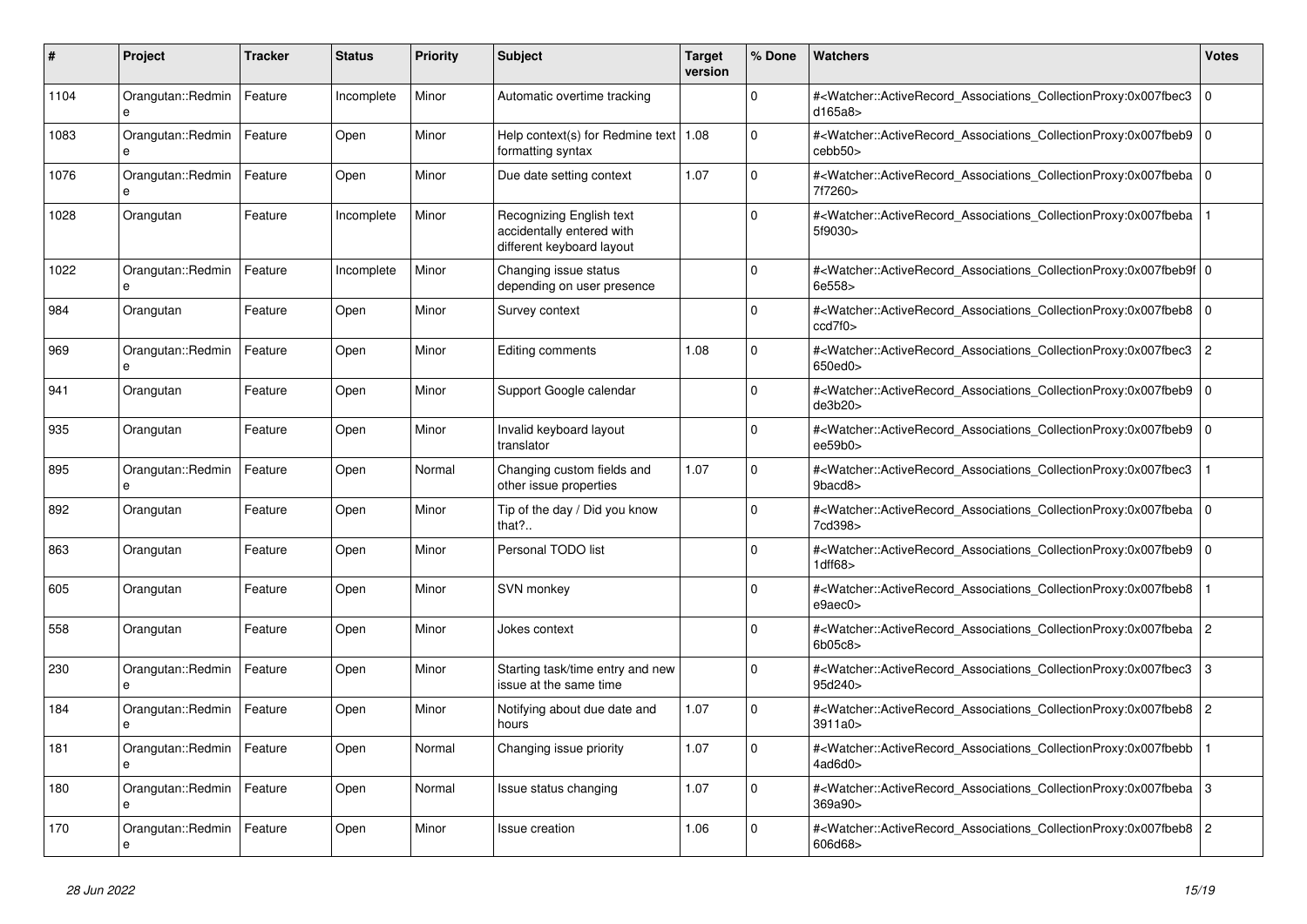| #        | <b>Project</b>                  | <b>Tracker</b> | <b>Status</b>         | <b>Priority</b> | <b>Subject</b>                                                                              | <b>Target</b><br>version | % Done      | <b>Watchers</b>                                                                                                                                          | <b>Votes</b>   |
|----------|---------------------------------|----------------|-----------------------|-----------------|---------------------------------------------------------------------------------------------|--------------------------|-------------|----------------------------------------------------------------------------------------------------------------------------------------------------------|----------------|
| 128      | Orangutan                       | Feature        | Open                  | Major           | Reminder, organizer and<br>scheduler                                                        | 1.06                     | $\Omega$    | # <watcher::activerecord_associations_collectionproxy:0x007fbeb9 2<br="">0c3800&gt;</watcher::activerecord_associations_collectionproxy:0x007fbeb9>      |                |
| 124      | Orangutan::Redmin<br>e          | Feature        | Open                  | Minor           | Let users specify what they did<br>during a break by answering on<br>break question         |                          | $\Omega$    | # <watcher::activerecord_associations_collectionproxy:0x007fbeb9 3<br="">d93cd8</watcher::activerecord_associations_collectionproxy:0x007fbeb9>          |                |
| 26       | Orangutan                       | Feature        | Open                  | Normal          | It would be greate to have a<br>reminder                                                    | 1.06                     | $\mathbf 0$ | # <watcher::activerecord associations="" collectionproxy:0x007fbec3<br="">cdeb30&gt;</watcher::activerecord>                                             | $\overline{0}$ |
| 20       | Orangutan::Redmin<br>e          | Feature        | Open                  | Minor           | Let user specify what he did<br>during a break                                              |                          | 0           | # <watcher::activerecord 0<br="" associations="" collectionproxy:0x007fbeb9=""  ="">8aae60&gt;</watcher::activerecord>                                   |                |
| ISSUE-16 | <b>ISSUE-id</b>                 | Omission       | Open                  | Normal          | Search by new issue-id does<br>not work                                                     | 0.0.3                    | $\Omega$    | # <watcher::activerecord_associations_collectionproxy:0x007fbebb 0<br=""  ="">368630&gt;</watcher::activerecord_associations_collectionproxy:0x007fbebb> |                |
| ISSUE-15 | <b>ISSUE-id</b>                 | Omission       | Open                  | Normal          | Searching #ISSUE-id                                                                         |                          | $\Omega$    | # <watcher::activerecord associations="" collectionproxy:0x007fbec3<br="">d8fd40</watcher::activerecord>                                                 | l o            |
| ISSUE-17 | <b>ISSUE-id</b>                 | Bug            | Under<br>Verification | Major           | SVN integration: Commit with<br>new issue-id does not work                                  | 0.0.3                    | 50          | # <watcher::activerecord_associations_collectionproxy:0x007fbeba 0<br="">b7f7e8&gt;</watcher::activerecord_associations_collectionproxy:0x007fbeba>      |                |
| ISSUE-14 | <b>ISSUE-id</b>                 | Bug            | Open                  | Minor           | Escaping #ISSUE-id Textile rule<br>does not work                                            |                          | $\Omega$    | # <watcher::activerecord 0<br="" associations="" collectionproxy:0x007fbeba=""  ="">715ce8&gt;</watcher::activerecord>                                   |                |
| ISSUE-12 | <b>ISSUE-id</b>                 | Bug            | Deferred              | Major           | No route matches error for<br>journals#new                                                  |                          | 50          | # <watcher::activerecord_associations_collectionproxy:0x007fbeb9 0<br=""  ="">1ef418</watcher::activerecord_associations_collectionproxy:0x007fbeb9>     |                |
| 2447     | <b>Extended Fields</b>          | Bug            | <b>New</b>            | Normal          | Support Redmine 4.0<br>NoMethodError: undefined<br>method `attr_protected'                  |                          | $\Omega$    | # <watcher::activerecord_associations_collectionproxy:0x007fbeba 0<br=""  ="">763268&gt;</watcher::activerecord_associations_collectionproxy:0x007fbeba> |                |
| 2440     | WikiNG                          | Bug            | Open                  | Normal          | Footnotes ignore $\lt$ pre $\gt$                                                            | 1.1.1                    | $\Omega$    | # <watcher::activerecord 0<br="" associations="" collectionproxy:0x007fbeba=""  ="">2aca58</watcher::activerecord>                                       |                |
| 2436     | <b>WikiNG</b>                   | Bug            | Incomplete            | Normal          | Autocomplete debounce does<br>not work as expected                                          |                          | 50          | # <watcher::activerecord_associations_collectionproxy:0x007fbeba 0<br=""  ="">d778c0&gt;</watcher::activerecord_associations_collectionproxy:0x007fbeba> |                |
| 2422     | Subscription                    | Bug            | New                   | Normal          | User is not removed from<br>project subscribers table when<br>user is deleted from Redmine. |                          | $\Omega$    | # <watcher::activerecord_associations_collectionproxy:0x007fbec3<br>a14c10&gt;</watcher::activerecord_associations_collectionproxy:0x007fbec3<br>        | $\overline{0}$ |
| 2421     | <b>SCM Creator</b><br>(+Github) | <b>Bug</b>     | <b>New</b>            | Normal          | The access to Git is based on<br>projects identifier.                                       |                          | 0           | # <watcher::activerecord 0<br="" associations="" collectionproxy:0x007fbeba=""  ="">ac8638</watcher::activerecord>                                       |                |
| 2420     | <b>SCM Creator</b><br>(+Github) | Bug            | New                   | Normal          | Creating a Github repository<br>fails                                                       |                          | $\Omega$    | # <watcher::activerecord 0<br="" associations="" collectionproxy:0x007fbeb9=""  ="">831d58&gt;</watcher::activerecord>                                   |                |
| 2404     | <b>RedPress</b>                 | Bug            | Incomplete            | Normal          | Redmine now requires POST<br>for logout                                                     |                          | $\Omega$    | # <watcher::activerecord_associations_collectionproxy:0x007fbeba 0<br=""  ="">cc0eb8</watcher::activerecord_associations_collectionproxy:0x007fbeba>     |                |
| 2384     | Hooks Manager                   | Bug            | In Progress           | Normal          | Redmine v3?                                                                                 | 1.0.2                    | 50          | # <watcher::activerecord_associations_collectionproxy:0x007fbeba 0<br=""  ="">93d840&gt;</watcher::activerecord_associations_collectionproxy:0x007fbeba> |                |
| 2378     | Project Alias                   | Bug            | In Progress           | Major           | Compatibility to Redmine 3.0.1                                                              | 0.1.1                    | 100         | # <watcher::activerecord_associations_collectionproxy:0x007fbeb9 0<br=""  ="">cc36a0</watcher::activerecord_associations_collectionproxy:0x007fbeb9>     |                |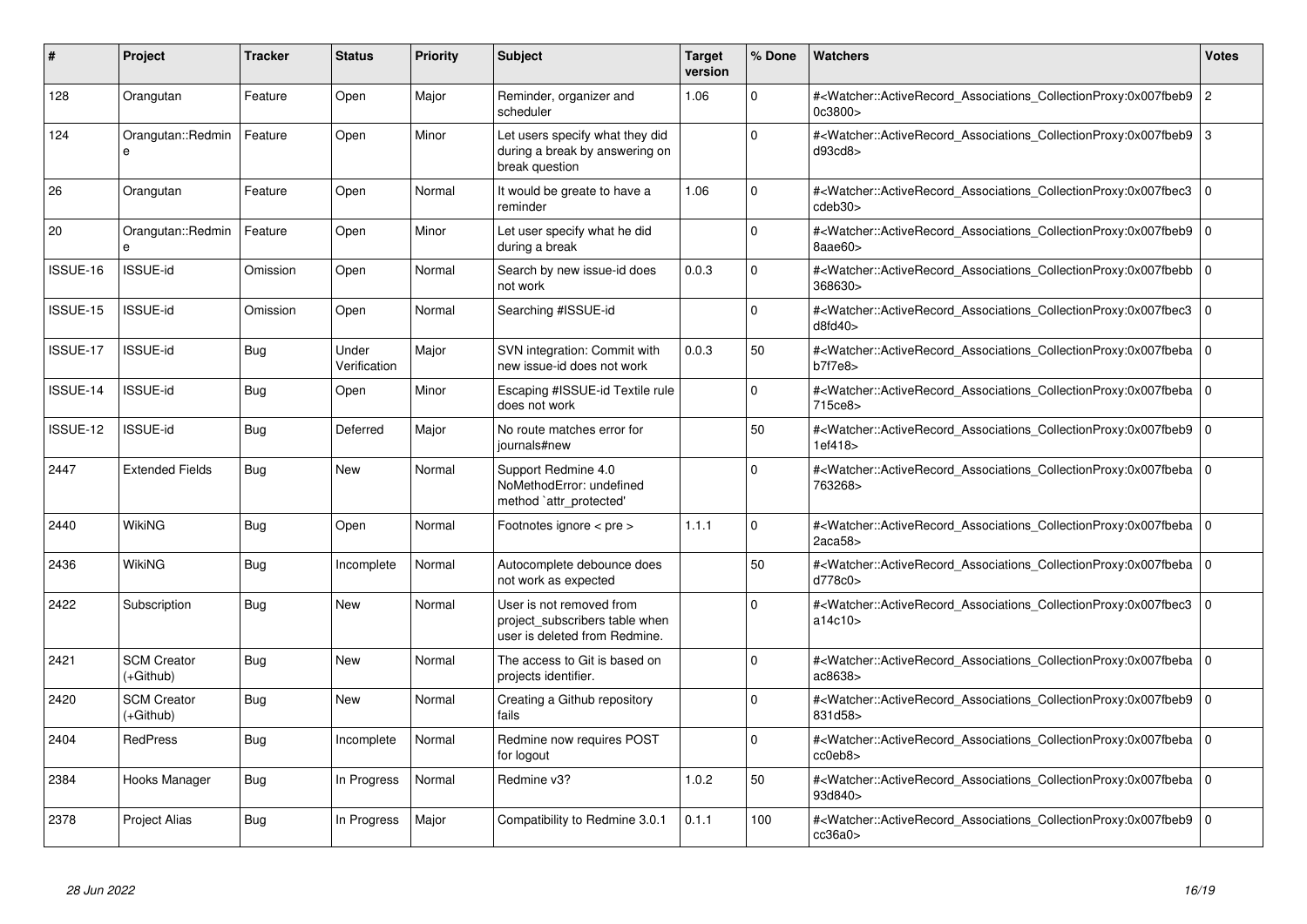| #    | Project                           | <b>Tracker</b> | <b>Status</b>         | <b>Priority</b> | <b>Subject</b>                                                                | <b>Target</b><br>version | % Done      | <b>Watchers</b>                                                                                                                                               | <b>Votes</b> |
|------|-----------------------------------|----------------|-----------------------|-----------------|-------------------------------------------------------------------------------|--------------------------|-------------|---------------------------------------------------------------------------------------------------------------------------------------------------------------|--------------|
| 2368 | RedWord                           | <b>Bug</b>     | Open                  | Minor           | Next and prev links for<br>multi-page articles                                |                          | 0           | # <watcher::activerecord_associations_collectionproxy:0x007fbeba<br>40cb00&gt;</watcher::activerecord_associations_collectionproxy:0x007fbeba<br>             | l O          |
| 2362 | OpenID Fix                        | <b>Bug</b>     | Incomplete            | Major           | Redmine 3 Compatibilty                                                        |                          | 0           | # <watcher::activerecord_associations_collectionproxy:0x007fbeb9 0<br="">defcb8</watcher::activerecord_associations_collectionproxy:0x007fbeb9>               |              |
| 2359 | <b>Extended Fields</b>            | <b>Bug</b>     | In Progress           | Normal          | Extended fields plugin breaks<br>PDF export                                   | 0.2.4                    | 90          | # <watcher::activerecord_associations_collectionproxy:0x007fbeb9 0<br=""  ="">02d7d8&gt;</watcher::activerecord_associations_collectionproxy:0x007fbeb9>      |              |
| 2356 | <b>SCM Creator</b><br>(+Github)   | <b>Bug</b>     | New                   | Normal          | Repositories not removed from<br>file system                                  |                          | $\Omega$    | # <watcher::activerecord_associations_collectionproxy:0x007fbeba<br>923a08&gt;</watcher::activerecord_associations_collectionproxy:0x007fbeba<br>             | l O          |
| 2350 | <b>Extended Fields</b>            | <b>Bug</b>     | Under<br>Verification | Normal          | Extended Field Values that are<br>nil produce an error                        | 0.2.4                    | $\Omega$    | # <watcher::activerecord_associations_collectionproxy:0x007fbec2<br>638160&gt;</watcher::activerecord_associations_collectionproxy:0x007fbec2<br>             | l O          |
| 2349 | <b>Extended Fields</b>            | <b>Bug</b>     | Open                  | Critical        | Redmine Bulk edit doesn't work<br>when extended_field plugin is<br>installed  | 0.2.4                    | $\Omega$    | # <watcher::activerecord_associations_collectionproxy:0x007fbeb9 0<br="">01d5b8&gt;</watcher::activerecord_associations_collectionproxy:0x007fbeb9>           |              |
| 2348 | <b>Extended Fields</b>            | <b>Bug</b>     | Open                  | Normal          | Buggy implementation at<br>list.html.erb                                      | 0.2.4                    | $\Omega$    | # <watcher::activerecord_associations_collectionproxy:0x007fbeb8<br>77e2b8&gt;</watcher::activerecord_associations_collectionproxy:0x007fbeb8<br>             | l O          |
| 2346 | <b>Project Sections</b>           | <b>Bug</b>     | Incomplete            | Normal          | Project list shifts when there are<br>more text in sidebar                    |                          | $\mathbf 0$ | # <watcher::activerecord_associations_collectionproxy:0x007fbec3<br>db4c58&gt;</watcher::activerecord_associations_collectionproxy:0x007fbec3<br>             | $\Omega$     |
| 2343 | <b>SCM Creator</b><br>$(+Github)$ | <b>Bug</b>     | Open                  | Major           | Internal error when creating<br>projects having a List format<br>custom field | 0.5.1                    | $\mathbf 0$ | # <watcher::activerecord_associations_collectionproxy:0x007fbeb9f 0<br="">aaf<math>08</math></watcher::activerecord_associations_collectionproxy:0x007fbeb9f> |              |
| 2334 | <b>SCM Creator</b><br>$(+Github)$ | <b>Bug</b>     | Open                  | Normal          | Github API does not load                                                      | 0.5.1                    | $\Omega$    | # <watcher::activerecord_associations_collectionproxy:0x007fbeb9 0<br=""  ="">695cd8&gt;</watcher::activerecord_associations_collectionproxy:0x007fbeb9>      |              |
| 2329 | WikiNG                            | <b>Bug</b>     | Under<br>Verification | Major           | Mentions visibility                                                           |                          | 50          | # <watcher::activerecord_associations_collectionproxy:0x007fbeb9f 0<br="">8f6b8</watcher::activerecord_associations_collectionproxy:0x007fbeb9f>              |              |
| 2327 | <b>Project Settings</b>           | <b>Bug</b>     | New                   | Normal          | visual styles of sections are not<br>applied                                  |                          | $\Omega$    | # <watcher::activerecord_associations_collectionproxy:0x007fbeba 0<br=""  ="">0cc0a8</watcher::activerecord_associations_collectionproxy:0x007fbeba>          |              |
| 2326 | <b>SCM Creator</b><br>$(+Github)$ | <b>Bug</b>     | Open                  | Normal          | redmine_scm is incompatible<br>with redmine_git_hosting now?                  | 0.5.1                    | $\Omega$    | # <watcher::activerecord_associations_collectionproxy:0x007fbeba<br>426e88&gt;</watcher::activerecord_associations_collectionproxy:0x007fbeba<br>             | l O          |
| 2325 | <b>SCM Creator</b><br>(+Github)   | <b>Bug</b>     | Incomplete            | Normal          | Cannot add existing github repo                                               |                          | $\mathbf 0$ | # <watcher::activerecord_associations_collectionproxy:0x007fbeba 0<br=""  ="">624398&gt;</watcher::activerecord_associations_collectionproxy:0x007fbeba>      |              |
| 2324 | <b>Contact Form</b>               | <b>Bug</b>     | <b>New</b>            | Normal          | Submitter information missing<br>on email.                                    |                          | $\Omega$    | # <watcher::activerecord_associations_collectionproxy:0x007fbeb8<br>19fe50&gt;</watcher::activerecord_associations_collectionproxy:0x007fbeb8<br>             | l O          |
| 2323 | <b>Contact Form</b>               | <b>Bug</b>     | New                   | Normal          | non-english characters on Full<br>name                                        |                          | $\Omega$    | # <watcher::activerecord_associations_collectionproxy:0x007fbec3<br>c05420&gt;</watcher::activerecord_associations_collectionproxy:0x007fbec3<br>             | 0            |
| 2322 | WikiNG                            | Bug            | Deferred              | Normal          | Viewing user pages does not<br>work after rename                              |                          | $\mathbf 0$ | # <watcher::activerecord_associations_collectionproxy:0x007fbec3 0<br=""  ="">b3df88</watcher::activerecord_associations_collectionproxy:0x007fbec3>          |              |
| 2321 | RedPress                          | <b>Bug</b>     | Open                  | Normal          | Users are still able to register in<br>WordPress                              |                          | $\mathbf 0$ | # <watcher::activerecord_associations_collectionproxy:0x007fbeba 0<br="">500728&gt;</watcher::activerecord_associations_collectionproxy:0x007fbeba>           |              |
| 2320 | <b>Extended Fields</b>            | <b>Bug</b>     | Under<br>Verification | Normal          | Internal error when opening<br>issues tab                                     | 0.2.4                    | $\mathbf 0$ | # <watcher::activerecord 0<br="" associations="" collectionproxy:0x007fbeb8="">e66d50&gt;</watcher::activerecord>                                             |              |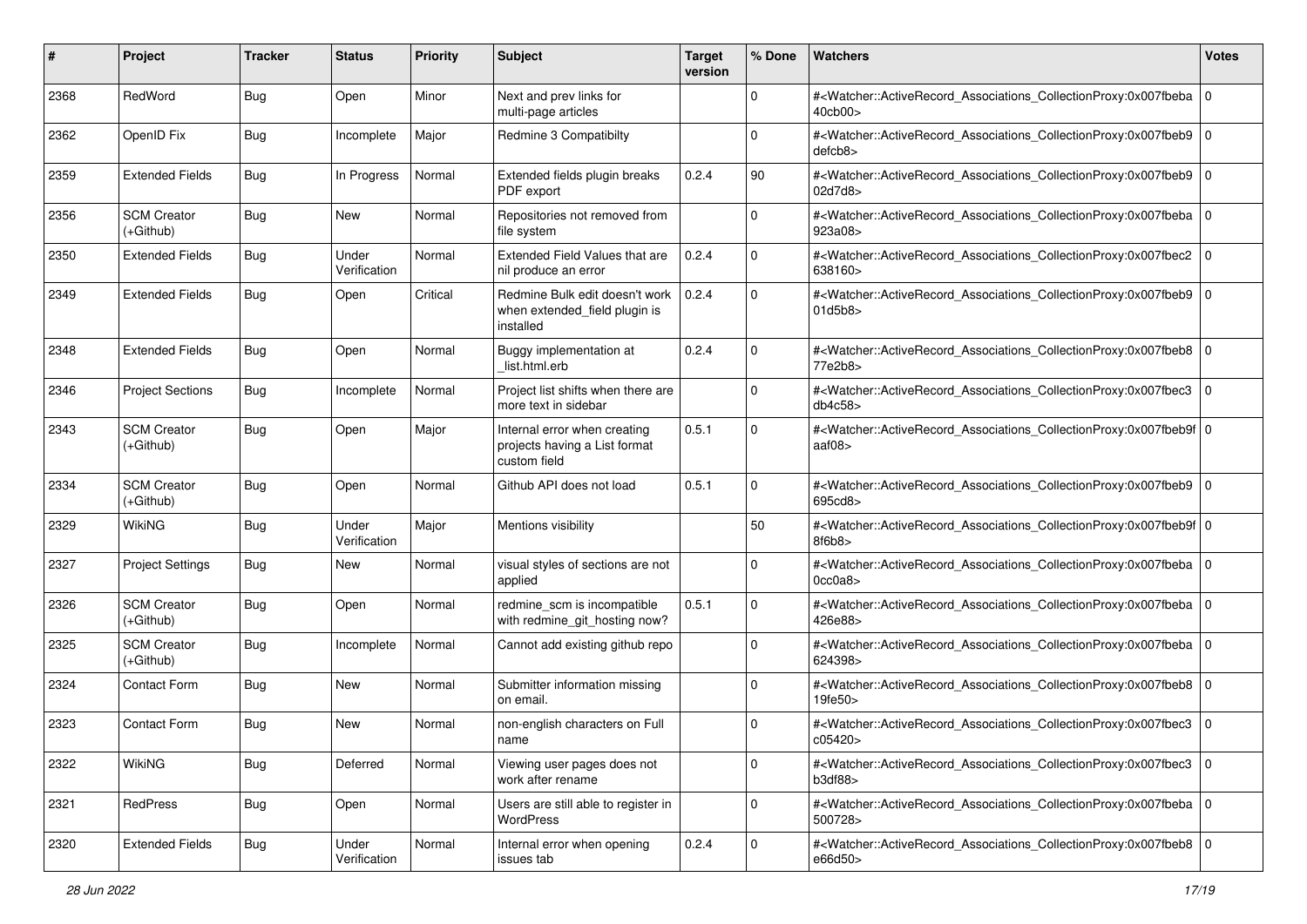| #    | Project                           | <b>Tracker</b> | <b>Status</b> | <b>Priority</b> | <b>Subject</b>                                                                | <b>Target</b><br>version | % Done      | <b>Watchers</b>                                                                                                                                                                | <b>Votes</b> |
|------|-----------------------------------|----------------|---------------|-----------------|-------------------------------------------------------------------------------|--------------------------|-------------|--------------------------------------------------------------------------------------------------------------------------------------------------------------------------------|--------------|
| 2319 | <b>Extended Fields</b>            | <b>Bug</b>     | Open          | Normal          | Incompatible with<br>rt_custom_field?                                         | 0.2.4                    | $\mathbf 0$ | # <watcher::activerecord_associations_collectionproxy:0x007fbec3<br>atbec0&gt;</watcher::activerecord_associations_collectionproxy:0x007fbec3<br>                              | 0            |
| 2318 | <b>Extended Fields</b>            | <b>Bug</b>     | In Progress   | Normal          | Issues as pdf                                                                 | 0.2.4                    | 90          | # <watcher::activerecord_associations_collectionproxy:0x007fbeba 0<br="">6c1af8</watcher::activerecord_associations_collectionproxy:0x007fbeba>                                |              |
| 2313 | Download Button                   | <b>Bug</b>     | Open          | Normal          | Emails include the Download<br>"button" with relative link                    |                          | $\Omega$    | # <watcher::activerecord_associations_collectionproxy:0x007fbeba 0<br=""  ="">6142b8&gt;</watcher::activerecord_associations_collectionproxy:0x007fbeba>                       |              |
| 2295 | Hooks Manager                     | <b>Bug</b>     | Reopened      | Normal          | view_layouts_base_html_head<br>hook not working                               |                          | 90          | # <watcher::activerecord 0<br="" associations="" collectionproxy:0x007fbeba="">341248&gt;</watcher::activerecord>                                                              |              |
| 2289 | RedPress                          | <b>Bug</b>     | New           | Normal          | Hide moved news from the<br>project overview page                             |                          | $\Omega$    | # <watcher::activerecord associations="" collectionproxy:0x007fbec3<br="">bcb360</watcher::activerecord>                                                                       | 0            |
| 2261 | <b>Extended Fields</b>            | <b>Bug</b>     | Incomplete    | Normal          | issues PDF view and<br>descriptions                                           | 0.2.4                    | $\Omega$    | # <watcher::activerecord_associations_collectionproxy:0x007fbeb9 0<br="">7dd140&gt;</watcher::activerecord_associations_collectionproxy:0x007fbeb9>                            |              |
| 2260 | <b>Contact Form</b>               | <b>Bug</b>     | Incomplete    | Normal          | Conflicting with<br>redmine_ckeditor plugin using<br>preview                  |                          | $\Omega$    | # <watcher::activerecord_associations_collectionproxy:0x007fbeba<br>120838&gt;</watcher::activerecord_associations_collectionproxy:0x007fbeba<br>                              | l O          |
| 2242 | <b>Extended Fields</b>            | Bug            | Incomplete    | Normal          | Message "invalid statement:<br>STR_TO_DATE" when using<br>MS SQL              |                          | 30          | # <watcher::activerecord_associations_collectionproxy:0x007fbeb8<br>5a18f0&gt;</watcher::activerecord_associations_collectionproxy:0x007fbeb8<br>                              |              |
| 2239 | <b>SCM Creator</b><br>$(+Github)$ | <b>Bug</b>     | Incomplete    | Normal          | No default identifer                                                          |                          | $\Omega$    | # <watcher::activerecord_associations_collectionproxy:0x007fbec3<br>d77538&gt;</watcher::activerecord_associations_collectionproxy:0x007fbec3<br>                              | 0            |
| 2237 | Contact Form                      | <b>Bug</b>     | Open          | Normal          | Spam protection (looks like<br>0.1.0 is spam prone)                           |                          | $\Omega$    | # <watcher::activerecord_associations_collectionproxy:0x007fbeb9 0<br=""  ="">baa2f0&gt;</watcher::activerecord_associations_collectionproxy:0x007fbeb9>                       |              |
| 2236 | <b>Extended Fields</b>            | <b>Bug</b>     | Incomplete    | Normal          | <b>Hint Lost</b>                                                              |                          | $\Omega$    | # <watcher::activerecord_associations_collectionproxy:0x007fbeba 0<br=""  ="">0b6be0&gt;</watcher::activerecord_associations_collectionproxy:0x007fbeba>                       |              |
| 2225 | OpenID Fix                        | <b>Bug</b>     | Incomplete    | Normal          | OpenID::TypeURIMismatch                                                       |                          | $\Omega$    | # <watcher::activerecord_associations_collectionproxy:0x007fbebaf 0<br=""  ="">0dbd0&gt;</watcher::activerecord_associations_collectionproxy:0x007fbebaf>                      |              |
| 2216 | Download Button                   | <b>Bug</b>     | New           | Critical        | Missing partial<br>download/sidebar                                           |                          | $\Omega$    | # <watcher::activerecord_associations_collectionproxy:0x007fbeba 0<br=""  ="">b18de0</watcher::activerecord_associations_collectionproxy:0x007fbeba>                           |              |
| 2213 | <b>Contact Form</b>               | <b>Bug</b>     | Incomplete    | Normal          | Unable to support Chinesell                                                   |                          | $\mathbf 0$ | # <watcher::activerecord_associations_collectionproxy:0x007fbebb 0<br=""  =""><math>0</math>fdb<math>48</math></watcher::activerecord_associations_collectionproxy:0x007fbebb> |              |
| 2190 | Role Shift                        | <b>Bug</b>     | Incomplete    | Normal          | Unfortunately installation fails                                              |                          | $\Omega$    | # <watcher::activerecord_associations_collectionproxy:0x007fbeb9 0<br="">e3d1e8&gt;</watcher::activerecord_associations_collectionproxy:0x007fbeb9>                            |              |
| 2165 | Download Button                   | <b>Bug</b>     | Open          | Major           | Error in email                                                                | 0.1.1                    | $\mathbf 0$ | # <watcher::activerecord_associations_collectionproxy:0x007fbeb8 0<br="">e32140&gt;</watcher::activerecord_associations_collectionproxy:0x007fbeb8>                            |              |
| 2163 | Meta                              | <b>Bug</b>     | Incomplete    | Normal          | My site's Display lanugage was<br>only English, when I installed<br>plugin    |                          | $\mathbf 0$ | # <watcher::activerecord_associations_collectionproxy:0x007fbeba 0<br="">6e4940&gt;</watcher::activerecord_associations_collectionproxy:0x007fbeba>                            |              |
| 2155 | <b>Extended Fields</b>            | Bug            | Incomplete    | Normal          | Wiki text field donot work well<br>when using chinese as custom<br>field name |                          | 50          | # <watcher::activerecord_associations_collectionproxy:0x007fbeb9 0<br=""  ="">916ca0&gt;</watcher::activerecord_associations_collectionproxy:0x007fbeb9>                       |              |